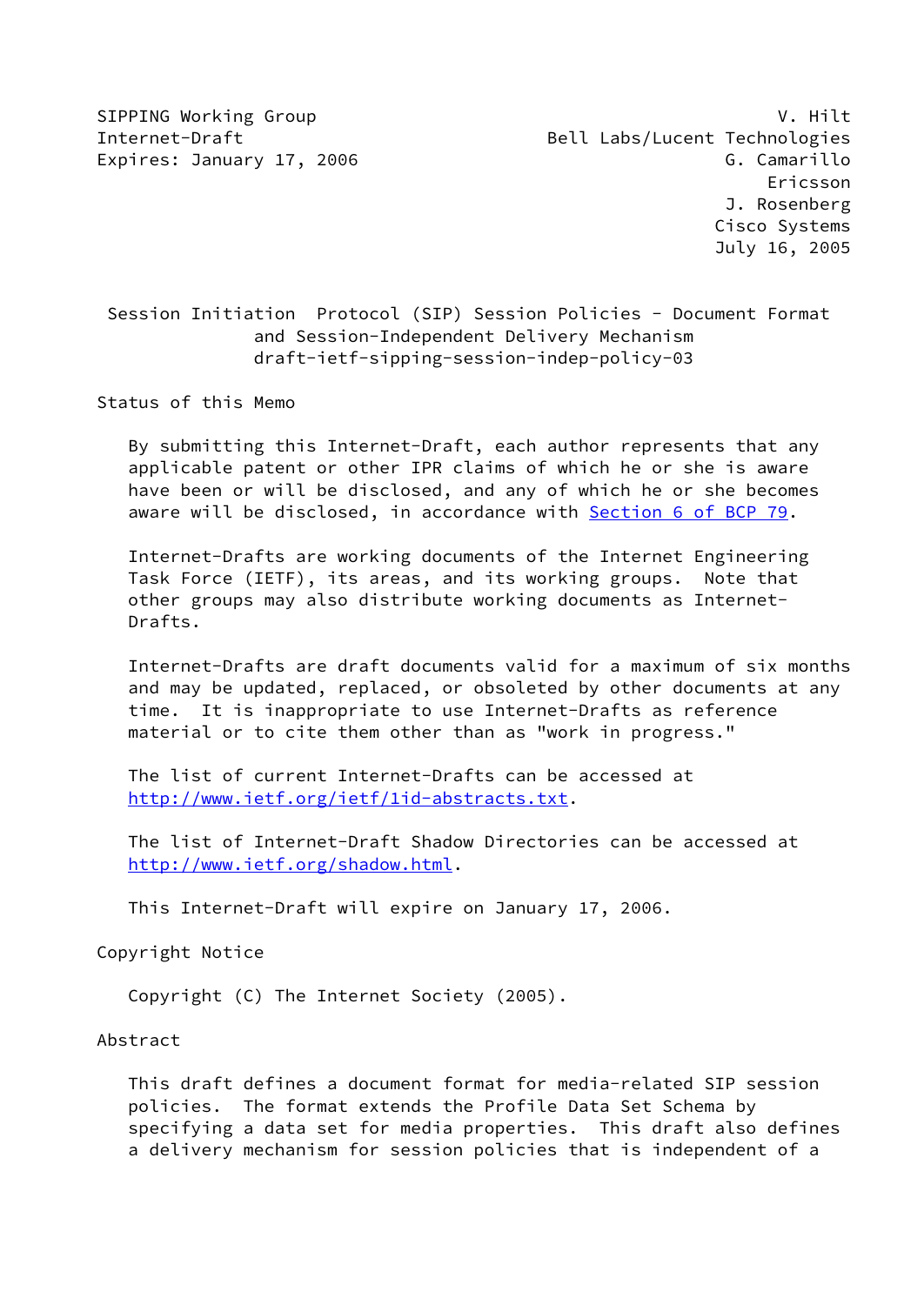| Internet-Draft | Session-Independent Policies |  | July 2005 |
|----------------|------------------------------|--|-----------|

SIP session.

Table of Contents

| 1.                                                                                                                                                                                                                                                                                                                                                                                                                                                                                                     |  | $\overline{3}$                            |
|--------------------------------------------------------------------------------------------------------------------------------------------------------------------------------------------------------------------------------------------------------------------------------------------------------------------------------------------------------------------------------------------------------------------------------------------------------------------------------------------------------|--|-------------------------------------------|
| 2.                                                                                                                                                                                                                                                                                                                                                                                                                                                                                                     |  | $\overline{4}$                            |
| 3.<br>Session-Independent Policy Mechanism                                                                                                                                                                                                                                                                                                                                                                                                                                                             |  | $\overline{4}$                            |
| 3.1                                                                                                                                                                                                                                                                                                                                                                                                                                                                                                    |  | $\frac{4}{6}$                             |
| Basic Media Policy Format<br>$\overline{4}$ .                                                                                                                                                                                                                                                                                                                                                                                                                                                          |  |                                           |
| 4.1                                                                                                                                                                                                                                                                                                                                                                                                                                                                                                    |  | $\underline{6}$                           |
|                                                                                                                                                                                                                                                                                                                                                                                                                                                                                                        |  |                                           |
|                                                                                                                                                                                                                                                                                                                                                                                                                                                                                                        |  | $\frac{6}{7}$ $\frac{7}{7}$ $\frac{7}{8}$ |
| The 'stream-label' Attribute<br>4.3.1                                                                                                                                                                                                                                                                                                                                                                                                                                                                  |  |                                           |
| The 'media-type' Attribute<br>4.3.2                                                                                                                                                                                                                                                                                                                                                                                                                                                                    |  |                                           |
|                                                                                                                                                                                                                                                                                                                                                                                                                                                                                                        |  |                                           |
| The $\leq$ session-policy> Element<br>4.4.1                                                                                                                                                                                                                                                                                                                                                                                                                                                            |  | $\underline{8}$                           |
| $4.4.2$ The <context> Element</context>                                                                                                                                                                                                                                                                                                                                                                                                                                                                |  | $\underline{8}$                           |
| The <dialog-id> Element<br/>4.4.3</dialog-id>                                                                                                                                                                                                                                                                                                                                                                                                                                                          |  | 8                                         |
| The <domain> Element<br/>4.4.4</domain>                                                                                                                                                                                                                                                                                                                                                                                                                                                                |  |                                           |
| The <contact> Element<br/>4.4.5</contact>                                                                                                                                                                                                                                                                                                                                                                                                                                                              |  | $\frac{9}{9}$                             |
| The $\langle$ info> Element<br>4.4.6                                                                                                                                                                                                                                                                                                                                                                                                                                                                   |  | 9                                         |
| The $\leq$ media-types> Element<br>4.4.7                                                                                                                                                                                                                                                                                                                                                                                                                                                               |  | 9                                         |
| The <media-type> Element<br/>4.4.8</media-type>                                                                                                                                                                                                                                                                                                                                                                                                                                                        |  | 10                                        |
| The <codecs> Element<br/>4.4.9</codecs>                                                                                                                                                                                                                                                                                                                                                                                                                                                                |  | <u>10</u>                                 |
| The <codec> Element<br/>4.4.10</codec>                                                                                                                                                                                                                                                                                                                                                                                                                                                                 |  | 11                                        |
| The $\leq$ media-intermediary> Element<br>4.4.11                                                                                                                                                                                                                                                                                                                                                                                                                                                       |  | 11                                        |
| The $\langle$ int-uri> Element<br>4.4.12                                                                                                                                                                                                                                                                                                                                                                                                                                                               |  | 12                                        |
| The $\le$ int-addl-port> Element<br>4.4.13                                                                                                                                                                                                                                                                                                                                                                                                                                                             |  | 12                                        |
| The $\le$ int-lroute> Element<br>4.4.14                                                                                                                                                                                                                                                                                                                                                                                                                                                                |  | 12                                        |
| The <max-bandwidth> Element<br/>4.4.15</max-bandwidth>                                                                                                                                                                                                                                                                                                                                                                                                                                                 |  | 13                                        |
| The $\langle$ qos-dscp> Element<br>4.4.16                                                                                                                                                                                                                                                                                                                                                                                                                                                              |  | 13                                        |
| 4.4.17                                                                                                                                                                                                                                                                                                                                                                                                                                                                                                 |  | 14                                        |
| $\mathbf{r}^{\mathsf{T}} \cdot \mathbf{r}^{\mathsf{T}} \cdot \mathbf{r}^{\mathsf{T}} \cdot \mathbf{r}^{\mathsf{T}} \cdot \mathbf{r}^{\mathsf{T}} \cdot \mathbf{r}^{\mathsf{T}} \cdot \mathbf{r}^{\mathsf{T}} \cdot \mathbf{r}^{\mathsf{T}} \cdot \mathbf{r}^{\mathsf{T}} \cdot \mathbf{r}^{\mathsf{T}} \cdot \mathbf{r}^{\mathsf{T}} \cdot \mathbf{r}^{\mathsf{T}} \cdot \mathbf{r}^{\mathsf{T}} \cdot \mathbf{r}^{\mathsf{T}} \cdot \mathbf{r}^{\mathsf{T}} \cdot \mathbf{r}^{\mathsf$<br>4.5 Example |  | 14                                        |
| 4.6                                                                                                                                                                                                                                                                                                                                                                                                                                                                                                    |  | 15                                        |
| Security Considerations<br>$\overline{5}$ .                                                                                                                                                                                                                                                                                                                                                                                                                                                            |  | 19                                        |
| $\underline{6}$ .                                                                                                                                                                                                                                                                                                                                                                                                                                                                                      |  | <u>19</u>                                 |
| MIME Registration for application/session-policy+xml<br>6.1                                                                                                                                                                                                                                                                                                                                                                                                                                            |  | 19                                        |
| URN Sub-Namespace Registration for<br>6.2                                                                                                                                                                                                                                                                                                                                                                                                                                                              |  |                                           |
| urn:ietf:params:xml:ns:mediadataset                                                                                                                                                                                                                                                                                                                                                                                                                                                                    |  | <u>20</u>                                 |
|                                                                                                                                                                                                                                                                                                                                                                                                                                                                                                        |  | 22                                        |
| $\mathbf{I}$ .                                                                                                                                                                                                                                                                                                                                                                                                                                                                                         |  | 20                                        |
| <u>7.1</u>                                                                                                                                                                                                                                                                                                                                                                                                                                                                                             |  | 20                                        |
| Informative References<br>7.2                                                                                                                                                                                                                                                                                                                                                                                                                                                                          |  | 22                                        |
|                                                                                                                                                                                                                                                                                                                                                                                                                                                                                                        |  |                                           |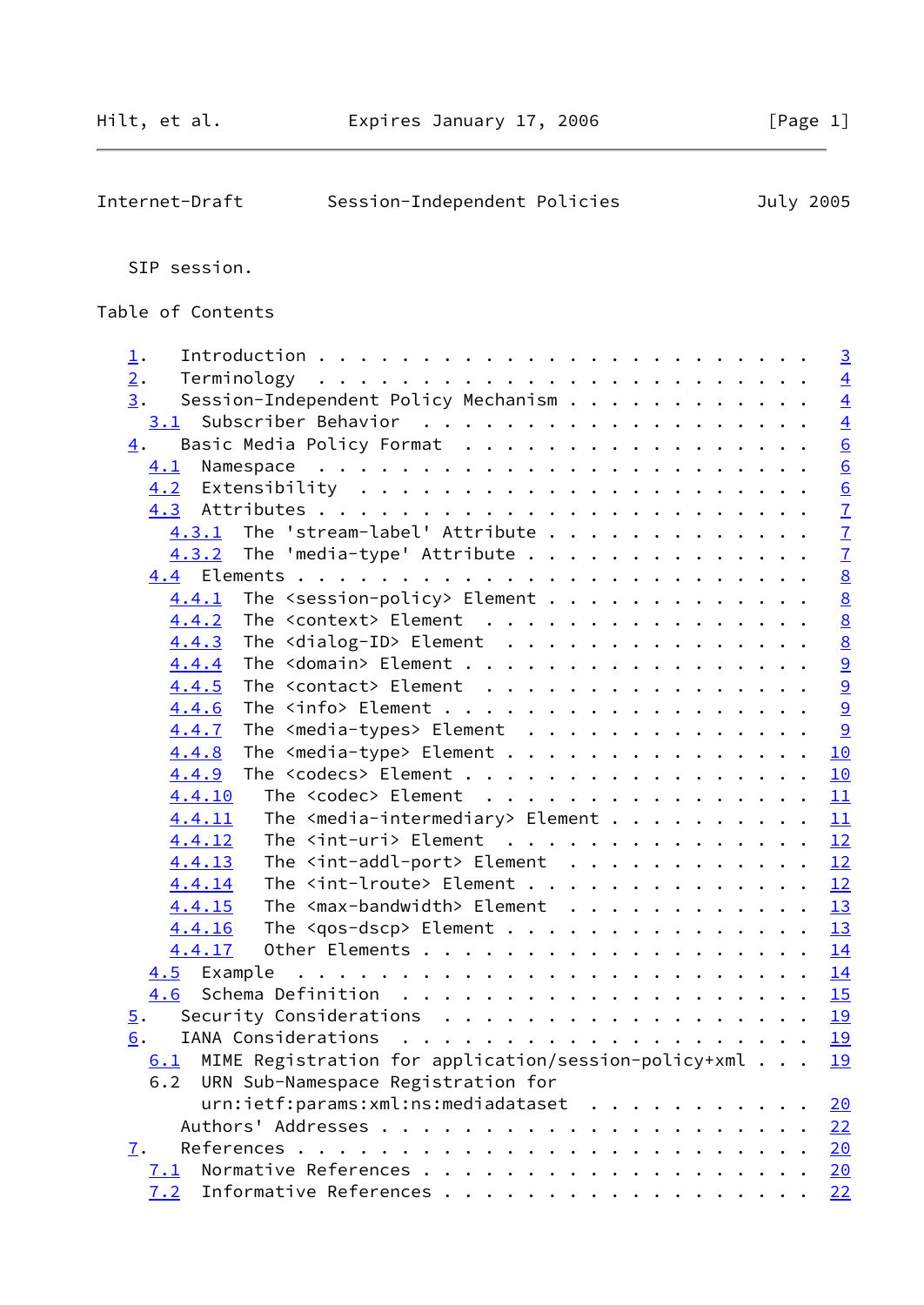| Intellectual Property and Copyright Statements 24 |  |
|---------------------------------------------------|--|

| Hilt, et al. | Expires January 17, 2006 | [Page 2] |
|--------------|--------------------------|----------|
|              |                          |          |

<span id="page-2-1"></span>

| Internet-Draft | Session-Independent Policies | July 2005 |
|----------------|------------------------------|-----------|
|----------------|------------------------------|-----------|

### <span id="page-2-0"></span>[1](#page-2-0). Introduction

 Some domains have policies in place, which impact the sessions established using the Session Initiation Protocol (SIP)  $[15]$ . These policies are often needed to support the network infrastructure or for the execution of services. For example, wireless networks usually have limited resources for media traffic. A wireless network provider may therefore restrict the bandwidth that is available to a single user. Knowing about the bandwidth limit enables an user agent to make an informed decision about the number of streams, codecs and media types it can use in a session.

 In another example, a service provider wants to specifically restrict the set of codecs and media types that can be used in the network. These restrictions may change depending on network conditions. With session policies, the current set of restrictions can be conveyed to user agents to prevent them from inadvertently violating any of the network policies.

 In a third example, a network provides quality of service (QoS) for media streams through differentiated services. By knowing that differentiated services are available and knowing the service class assigned to media streams, a user agent can mark the packets of media streams accordingly and therefore benefit from the QoS infrastructure.

 Domains sometimes enforce policies they have in place. For example, a domain might have a configuration in which all packets containing a certain audio codec are dropped. Unfortunately, enforcement mechanisms usually do not inform the user about the policies they are enforcing and silently keep the user from doing anything against them. This may lead to the malfunctioning of devices that is incomprehensible to the user. With session policies, the user knows about the restricted codecs and can use a different codec or simply connect to a domain with less stringent policies. Session policies provide an important combination of consent coupled with enforcement.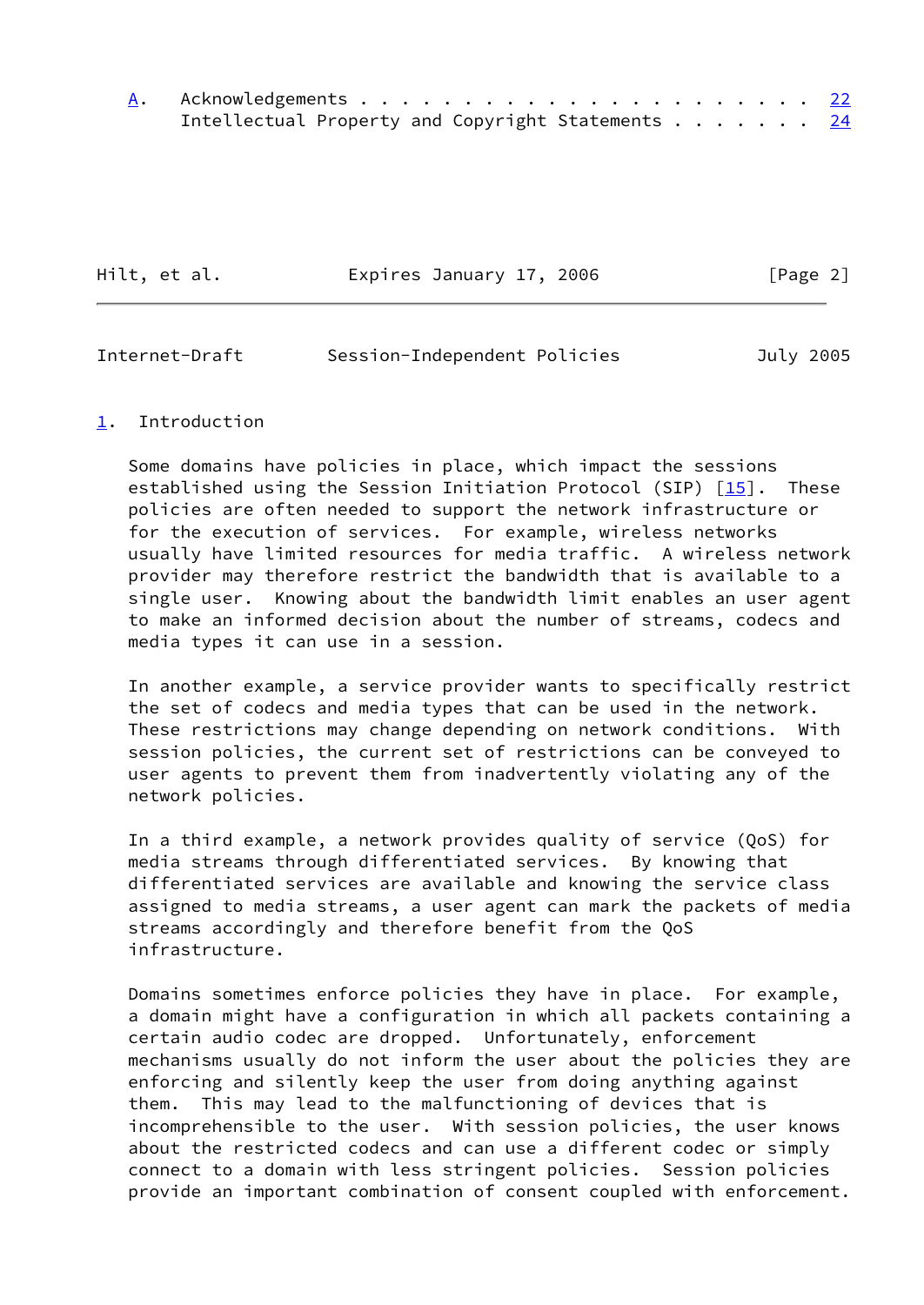That is, the user becomes aware of the policy and needs to act on it, but the provider still retains the right to enforce the policy.

 Session-policies can be set up in two different ways: specifically for a session or independent of a session. Session-specific policies are created for one particular session, usually under consideration of certain aspects of this session (e.g. the IP addresses and ports that are used for media). Since session-specific policies are tailored to a session, they only apply to the session they are created for. These policies require a delivery mechanism that enables the exchange of session policy information at the time a session is established. The framework for session-specific policies

| Hilt, et al.<br>Expires January 17, 2006 | [Page 3] |
|------------------------------------------|----------|
|------------------------------------------|----------|

<span id="page-3-1"></span>Internet-Draft Session-Independent Policies July 2005

[17] defines such a delivery mechanism for session-specific policies.

 Session-independent policies on the other hand are independent of a specific session and generally apply to the sessions set up by a user agent. In principle, these policies could also be delivered to user agents individually for each session, using the session-specific policy framework. However, since these policies apply to many sessions, it is more efficient to deliver them to user agents only when the user agent is initialized or a policy changes. This draft defines a delivery mechanism for session-independent policies.

 This draft also defines a document format for media-related session policies. This format is based on XML [\[16](#page-23-3)]. It extends the Profile Data Set Schema  $[13]$  by specifying a data set for media properties. The format defines a minimal set of media-related properties  $[18]$  and is aimed at achieving interoperability between different user agents and profile delivery/policy servers. The format can be extended through the XML extension mechanisms if additional media properties are needed. The XML document format is independent of the delivery mechanism and can be used with session-independent and session specific session policies.

<span id="page-3-0"></span>[2](#page-3-0). Terminology

 In this document, the key words "MUST", "MUST NOT", "REQUIRED", "SHALL", "SHALL NOT", "SHOULD", "SHOULD NOT", "RECOMMENDED", "NOT RECOMMENDED", "MAY", and "OPTIONAL" are to be interpreted as described in  $BCP_14$ ,  $[1]$  and indicate requirement levels for compliant implementations.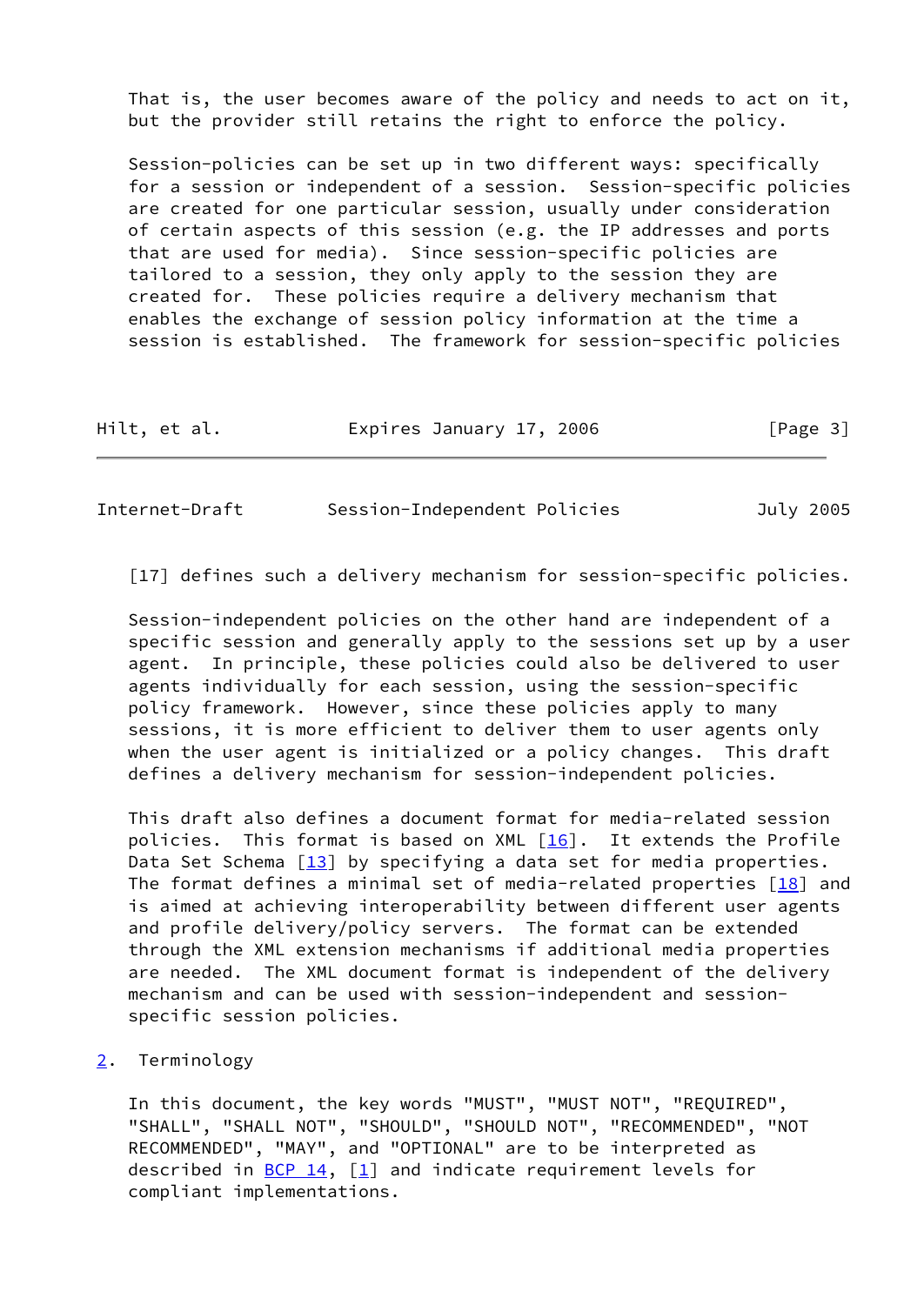#### <span id="page-4-0"></span>[3](#page-4-0). Session-Independent Policy Mechanism

 Session-independent policies can be delivered to UAs using the mechanism defined in the Framework for SIP User Agent Profile Delivery [\[12\]](#page-23-5). Session-independent policies can reside on the same server as other configuration information and they can be delivered to UAs in conjunction with this information. Session-independent policies can also reside on a separate policy server, which is independent of a configuration server. A UA may receive session independent policies from multiple servers.

 In this draft, the terms policy server and profile delivery server are used interchangeably. A policy server is a profile delivery server that provides session policies.

<span id="page-4-1"></span>[3.1](#page-4-1) Subscriber Behavior

A UA can express interest in session-independent policies by

| Hilt, et al. | Expires January 17, 2006 | [Page 4] |
|--------------|--------------------------|----------|
|              |                          |          |

Internet-Draft Session-Independent Policies July 2005

subscribing to session policies as described in  $[12]$ . If the UA already has the URIs of policy servers (e.g., through provisioning) it may directly use these URIs to subscribe to session-independent policies.

 Session-independent policies are frequently provided to a UA by the following two network domains: the domain a user registers at (i.e., the domain in the address-of-record (AoR)) and the domain the UA is physically connected to (i.e. the local network domain). A policy server in the AoR-domain may, for example, provide policies needed for services the user has subscribed to. The domain that provides the physical network connection may have policies needed to ensure the operativeness of the network, e.g., by limiting the bandwidth available to a UA. A UA SHOULD attempt to subscribe to the policy servers in both domains. These subscriptions are established using the "user" (for subscriptions to the AoR-domains) and the "localnetwork" (for subscriptions to the network domain) profile types  $\lceil \frac{12}{1} \rceil$ .

A UA SHOULD create a SUBSCRIBE request in the following events:

o The UA registers a AoR for the first time or removes a AoR from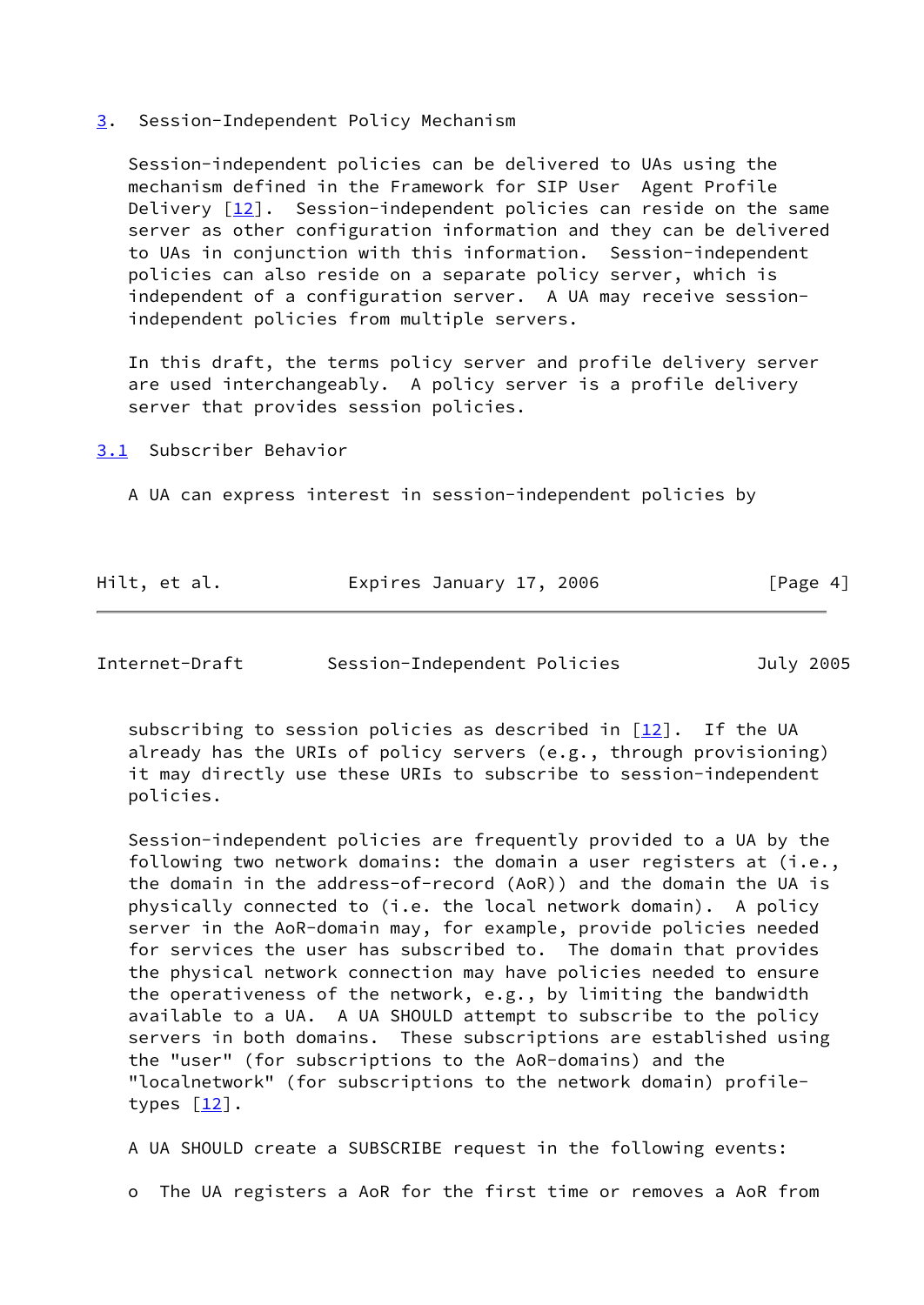the set of AoRs it has registered. This occurs, for example, when a UA starts up (and registers AoRs) and when it shuts down (and deregisters AoRs). This event also occurs when a new AoR is added to a UA or a AoR is removed. In these cases, the UA SHOULD establish subscriptions for each new AoR using the "user" and the "localnetwork" profile-types. It SHOULD terminate all subscriptions for the AoRs that have been removed.

 o The UA changes the domain it is connected to. The UA SHOULD create a new subscription for each AoR using the "localnetwork" profile-type. It SHOULD terminate all existing subscriptions for the "localnetwork" profile-type. It does not need to change the subscriptions for "user" profiles.

 If a subscriber is unable to establish a subscription, it SHOULD NOT attempt to re-try this subscription, unless one of the above events occurs again. This is to limit the number of SUBSCRIBE requests sent within domains that do not support session-policies.

 A subscriber compliant to this specification SHOULD indicate its support for session-independent session policies by adding the MIME types of supported session policy formats to the Accept header of the SUBSCRIBE request. This specification defines the new MIME type "application/session-policy+xml", which MUST be supported by UAs compliant to this specification. UAs MAY also indicate support for MIME type extensions (e.g. an additional XML namespace) using  $[3]$  $[3]$ .

| Hilt, et al. | Expires January 17, 2006 | [Page 5] |
|--------------|--------------------------|----------|
|              |                          |          |

<span id="page-5-1"></span>

| Internet-Draft | Session-Independent Policies | July 2005 |
|----------------|------------------------------|-----------|
|----------------|------------------------------|-----------|

<span id="page-5-0"></span>[4](#page-5-0). Basic Media Policy Format

 The Basic Media Policy Format (BMPF) is a document format for media related policies. It extends the Profile Data Set Schema by providing a media data set and is used to define media-related SIP session policies.

A BMPF document is an XML  $[16]$  $[16]$  document that MUST be well-formed and MUST be valid according to schemas, including extension schemas, available to the validator and applicable to the XML document. BMPF documents MUST be based on XML 1.0 and MUST be encoded using UTF-8.

 A user agent may receive multiple BMPF documents from different sources. These documents need to merged into a single document the user agent can work with. General rules for merging BMPF documents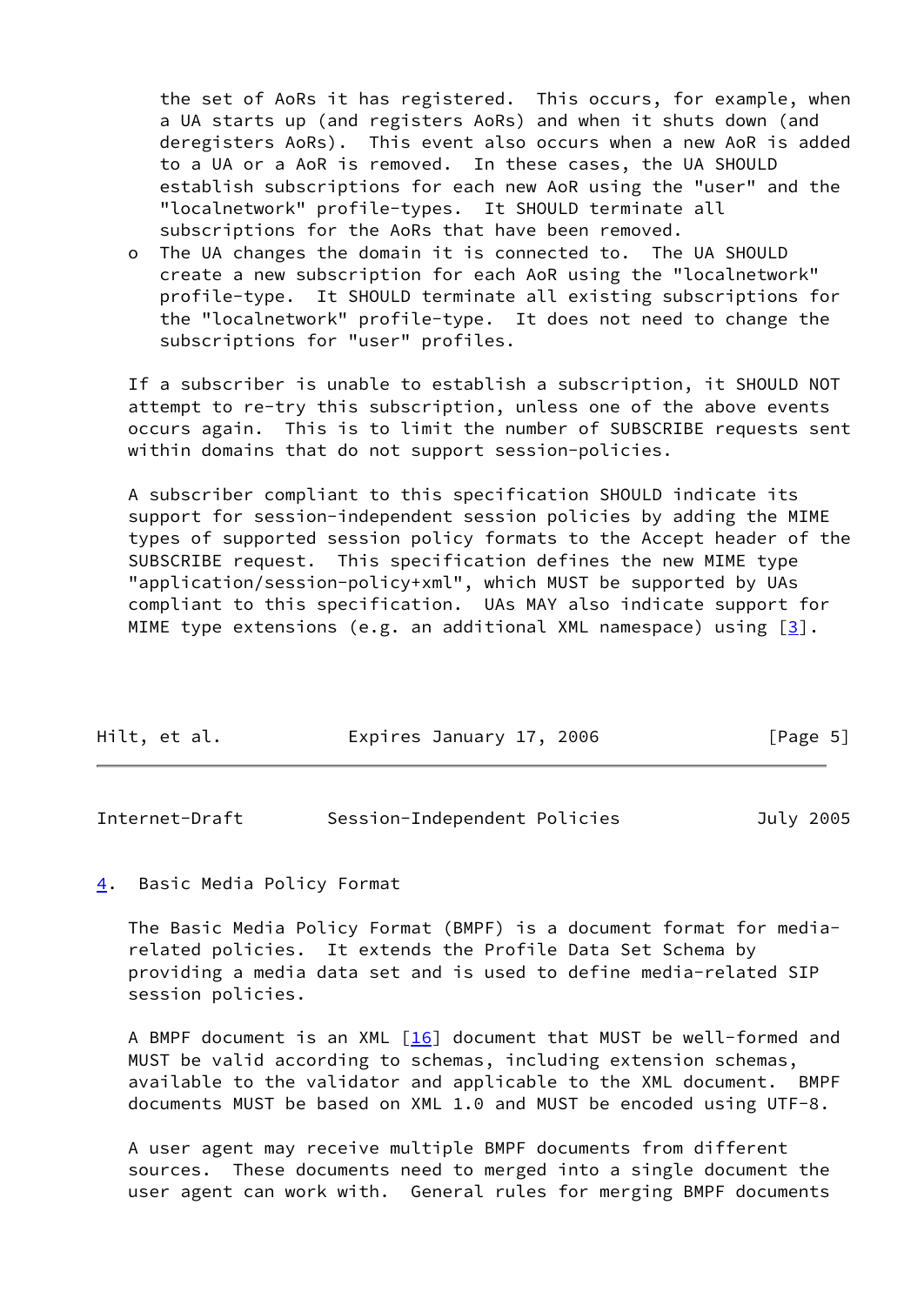are described in  $\lceil \frac{13}{1} \rceil$ . Specific merging rules for each of the BMPF elements are described below.

<span id="page-6-0"></span>[4.1](#page-6-0) Namespace

This specification makes use of XML namespaces  $[4]$  $[4]$ . The namespace URIs for schemas defined in this specification are URNs [\[7](#page-23-6)], using the namespace identifier 'ietf' defined by  $[8]$  $[8]$  and extended by  $[5]$  $[5]$ . The namespace URN for the BMPF schema is:

urn:ietf:params:xml:ns:mediadataset

The MIME type for the Basic Media Policy Format is:

application/session-policy+xml

 ISSUE: a separate MIME type might not be needed for BMPF. The MIME type of the Profile Data Set Schema may be sufficient. We still need a separate namespace.

<span id="page-6-1"></span>[4.2](#page-6-1) Extensibility

The BMPF format is an extension of the Profile Data Set Schema  $[13]$  $[13]$ . Elements from the BMPF namespace can be used in conjunction with elements from other Profile Data Sets.

 The BMPF format itself can also be extended using XML extension mechanisms. In particular, elements from different XML namespaces MAY be present within a BMPF document for the purposes of extensibility; elements or attributes from unknown namespaces MUST be ignored.

| Hilt, et al. | Expires January 17, 2006 | [Page 6] |
|--------------|--------------------------|----------|
|              |                          |          |

<span id="page-6-3"></span>Internet-Draft Session-Independent Policies July 2005

### <span id="page-6-2"></span>[4.3](#page-6-2) Attributes

 The following attributes provide common functionalities, which are generally useful for media properties:

- o Per-stream properties: 'stream-label' attribute
- o Media-type specific properties: 'media-type' attribute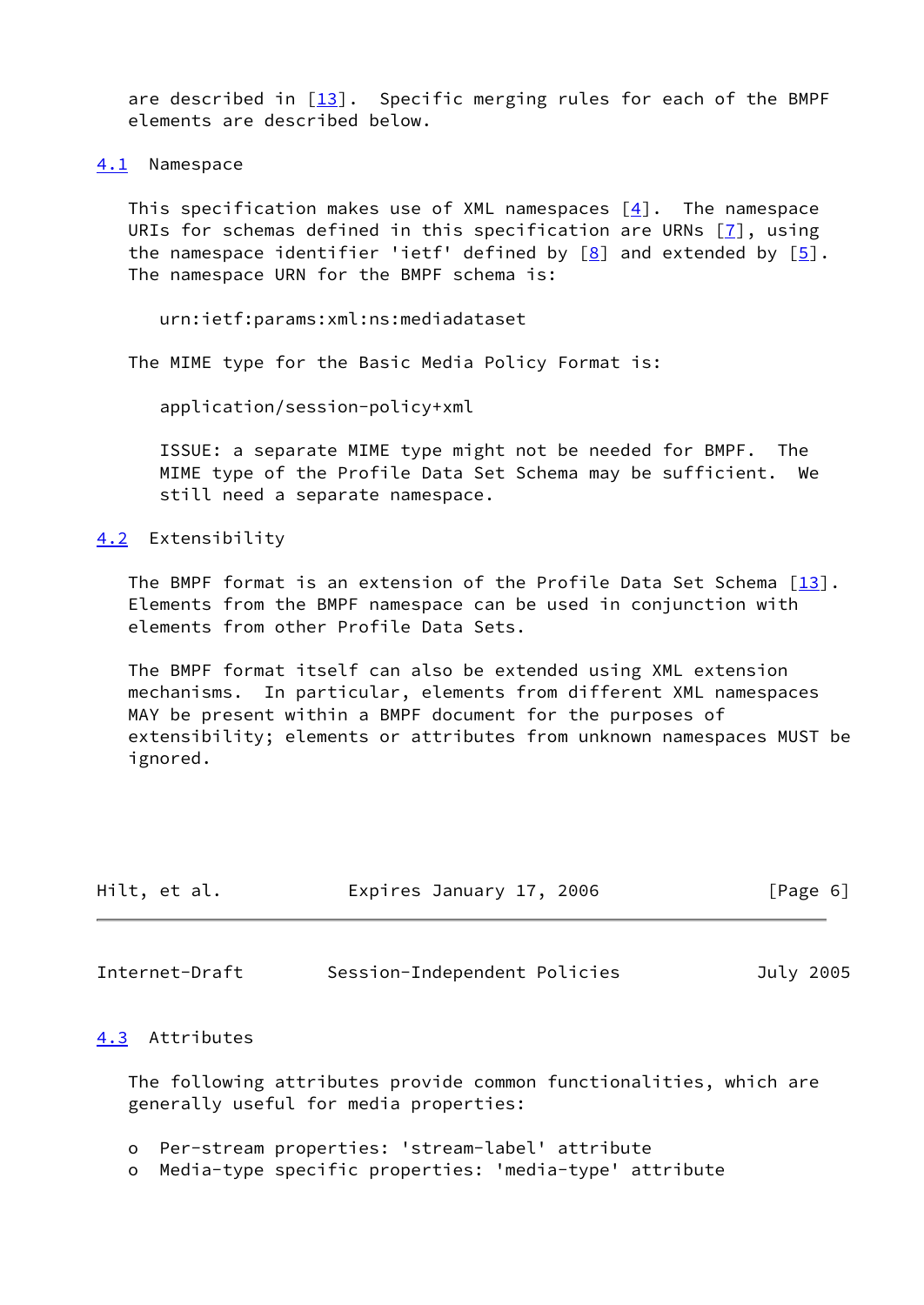These attributes are defined in addition to the attributes inherited from the Profile Data Set Schema  $[13]$ :

- o Property Access Control: 'visibility' attribute
- o Policies: 'policy' and 'excluded-policy' attribute
- o Unidirectional Properties: 'direction' attribute
- o Preferences: 'q' attribute

 The use of these attributes is defined individually for each element in the XML format below.

<span id="page-7-0"></span>[4.3.1](#page-7-0) The 'stream-label' Attribute

 Some properties only apply to a specific media stream. The stream to which a property applies to must be identifiable through a label  $[6]$ . Per-stream properties can be expressed by adding a 'stream-label' attribute to the respective element. Such a property only applies to the identified stream. If there is no stream with this label, the element must be ignored.

 Per-stream properties require that the labels of media streams are known to the creator of a document (i.e. the profile delivery/policy server). These labels are, for example, part of the session description. Per-stream properties are therefore typically used for session-specific policies.

```
4.3.2 The 'media-type' Attribute
```
 Some properties only apply to streams of a certain media type. For example, a property may only apply to audio streams. Media-type specific properties can be defined by adding a 'media-type' attribute to the respective element. Such a property only applies to media streams of that type.

 The value of the 'media-type' attribute MUST be the name of a IANA registered media type (see  $[2]$  $[2]$ ), such as 'audio', 'video', 'text', or 'application'.

| Hilt, et al. | Expires January 17, 2006 | [Page 7] |
|--------------|--------------------------|----------|
|--------------|--------------------------|----------|

<span id="page-7-3"></span>Internet-Draft Session-Independent Policies July 2005

<span id="page-7-2"></span>[4.4](#page-7-2) Elements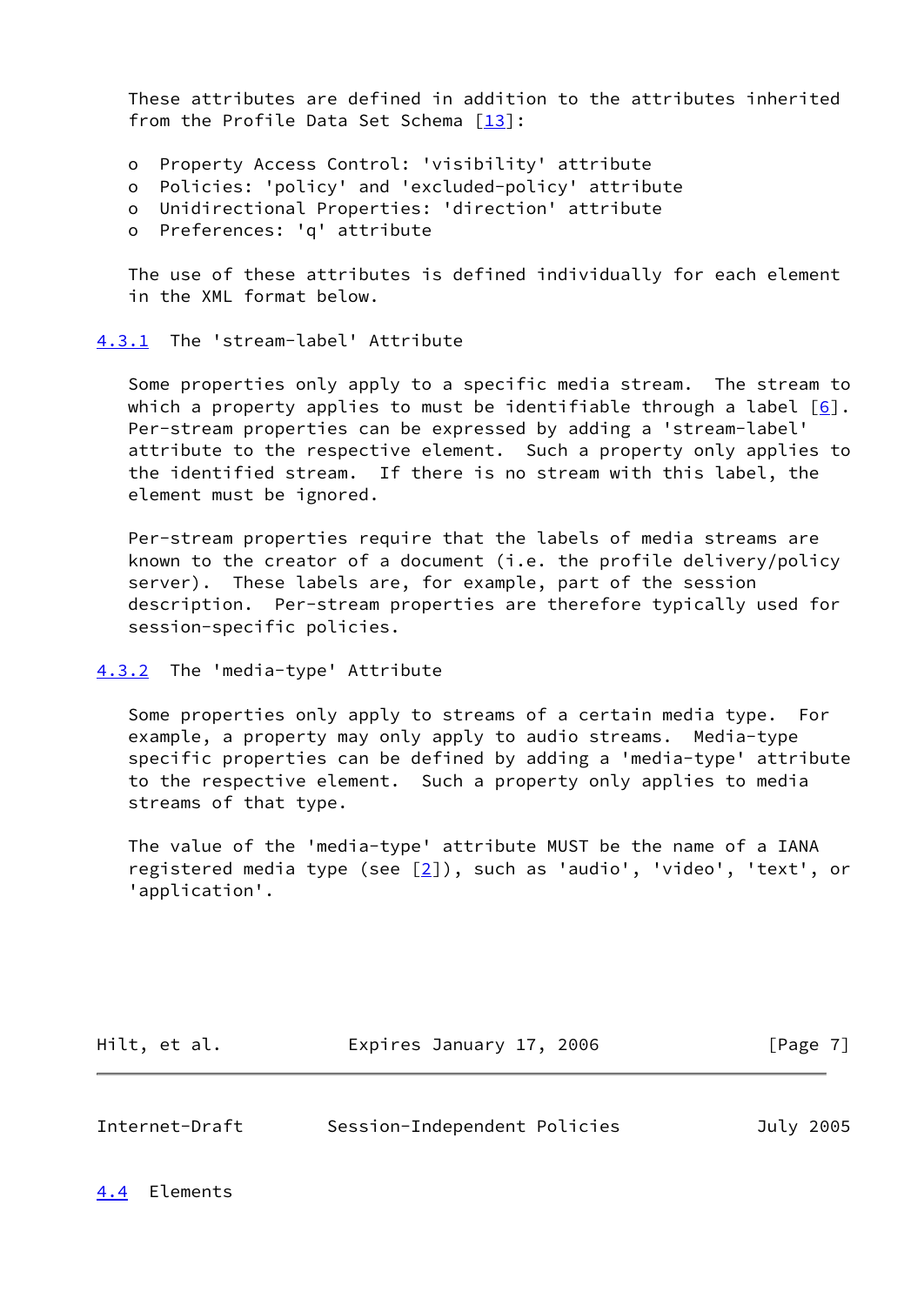The following elements are defined for the BMPF format.

<span id="page-8-0"></span>[4.4.1](#page-8-0) The <session-policy> Element

 The <session-policy> element is a container for media policy elements. It MAY occur multiple times inside a <property set>  $[13]$  $[13]$ element.

 The <session-policy> element MAY contain one optional <context> element and multiple (including zero) <media-types>, <codecs>, <media-intermediary>, <qos-dscp>, and <max-bandwidth> elements as well as elements from other namespaces.

 OPEN ISSUE: the <session-policy> seems to have pretty much the same functionality as the <property set> element. Maybe it needs to be removed and the context element needs to go into the Profile Data Set Schema.

<span id="page-8-1"></span>[4.4.2](#page-8-1) The <context> Element

The <context> element provides context information about this policy.

 The <context> element is optional in a <session-policy> element. It MAY contain a <dialog-ID>, <domain>, multiple <contact> and an <info> element.

 Merging rule: the <context> element is not subject to merging. Information in the context element may be used to assist the user if a conflict occurs during the merging process. Policies that affect different sessions (i.e. have different <dialog-ID> values) are not merged.

<span id="page-8-2"></span>[4.4.3](#page-8-2) The <dialog-ID> Element

 Session-specific policies only apply to one particular session. The <dialog-ID> element is used to identify this session. If this element is present the <context> element of a <session-policy> container, all properties defined in this container only apply to the identified session. A single document may contain multiple <session policy> containers, which each contains a different <dialog-ID> element. This way, session-specific policies for different sessions can be contained in one document. If the user agent does not have a session with this dialog-ID, the content of the respective <session policy> container MUST be ignored.

The <dialog-ID> element is optional in a <context> element. It MUST

Hilt, et al. Expires January 17, 2006 [Page 8]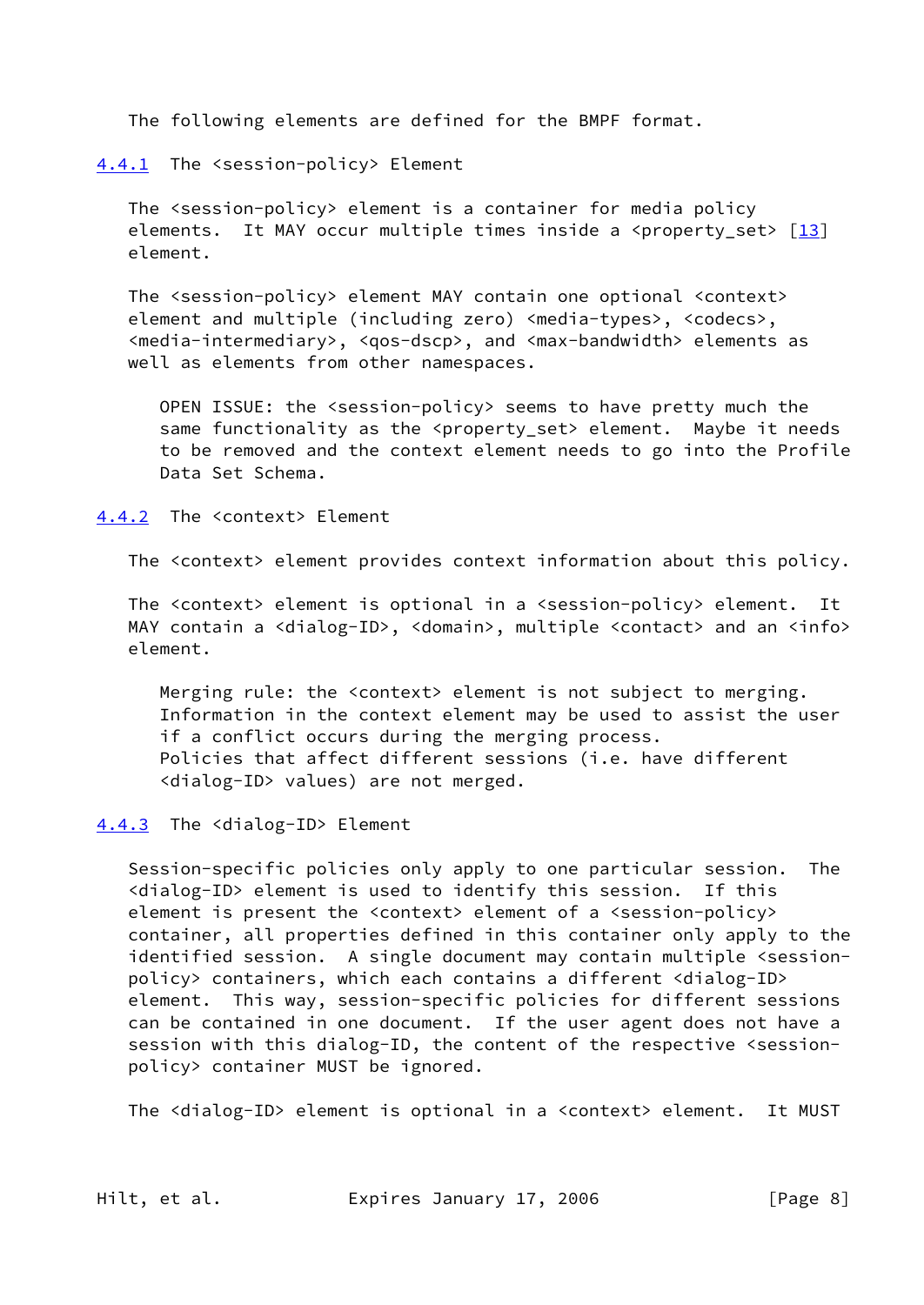<span id="page-9-1"></span> contain a <call-ID> and a <local-tag> and MAY contain a <remote-tag> element.

The  $\langle$ call-ID> element contains the call-ID (as defined in  $[15]$  $[15]$ ) of the session the policies are for.

The <local-tag> element contains the local tag (as defined in  $[15]$  $[15]$ ) of the session the policies are for.

The <remote-tag> element contains the remote tag (as defined in  $[15]$ ) of the session the policies are for. If the remote tag element is omitted, the policies apply to all sessions that have the given call-ID and local tag.

 Local and remote tags are defined from the viewpoint of the recipient of the document.

<span id="page-9-0"></span>[4.4.4](#page-9-0) The <domain> Element

 The <domain> element contains a URI that identifies the domain which has issued this policy.

 The <domain> element is optional and MAY occur only once inside a <context> element.

<span id="page-9-2"></span>[4.4.5](#page-9-2) The <contact> Element

 The <contact> element contains a contact address (e.g. a SIP URI or email address) under which the issuer of this policy can be reached.

 The <contact> element is optional and MAY occur multiple times inside a <context> element.

<span id="page-9-3"></span>[4.4.6](#page-9-3) The <info> Element

The <info> element provides a short textual description of the policy that should be intelligible to the human user.

The <info> element is optional and MAY occur only once inside a <context> element.

<span id="page-9-4"></span>[4.4.7](#page-9-4) The <media-types> Element

The <media-types> element expresses a policy for the use of media types (e.g. audio, video). It defines the media types that must be used, may be used, and must not be used in a session.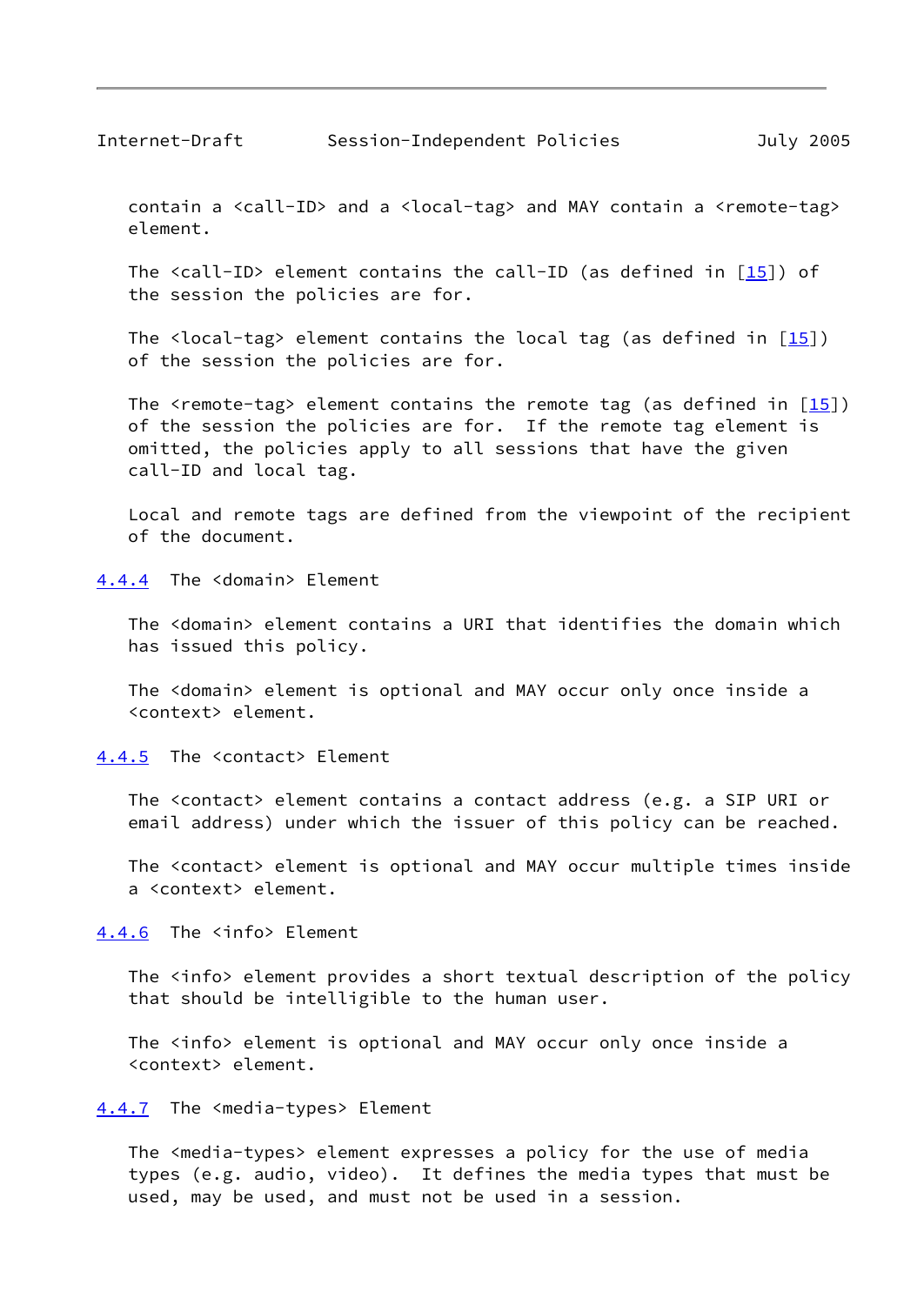This element may have the following attributes (see  $Section 4.3$ ):

| Hilt, et al. | Expires January 17, 2006 | [Page 9] |
|--------------|--------------------------|----------|
|--------------|--------------------------|----------|

<span id="page-10-1"></span>Internet-Draft Session-Independent Policies July 2005

 visibility, excluded-policy, direction. The 'excluded-policy' attribute specifies the default policy for all media types that are not listed inside this element.

 The <media-types> element is optional in a <session-policy> element and MAY occur multiple times. Multiple <media-types> elements MAY only be present if each element applies to a different set of streams (e.g. one <media-types> for incoming and one for outgoing streams). The <media-types> MUST contain one or more <media-type> elements.

 Merging rule: <media-types> containers are merged using the "Multiple Enumerated Value Merging Algorithm" defined in [\[13\]](#page-23-4).

<span id="page-10-0"></span>[4.4.8](#page-10-0) The <media-type> Element

 The <media-type> element defines a policy for the use of the media type identified by this element. The value of this element MUST be the name of a IANA registered media type (see  $[2]$  $[2]$ ), such as 'audio', 'video', 'text', or 'application'.

 This element may have the following attributes (see [Section 4.3\)](#page-6-2): policy, q. Media types that have the policy 'mandatory' MUST be used in a session, media types with the policy 'allowed' MAY be used and media types with the policy 'disallowed' MUST NOT be used.

 The <media-type> element is mandatory and MAY occur multiple times inside a <media-types> element.

<span id="page-10-2"></span>[4.4.9](#page-10-2) The <codecs> Element

 The <codecs> element expresses a policy for the use of codecs. A policy can define that a codec must be used, may be used, or must not be used in a session. A policy MUST allow the use of at least one codec and MUST NOT define more than one mandatory codec for a media type.

This element may have the following attributes (see  $Section 4.3$ ): visibility, excluded-policy, direction, stream-label. The 'excluded policy' attribute specifies the default policy for all codecs that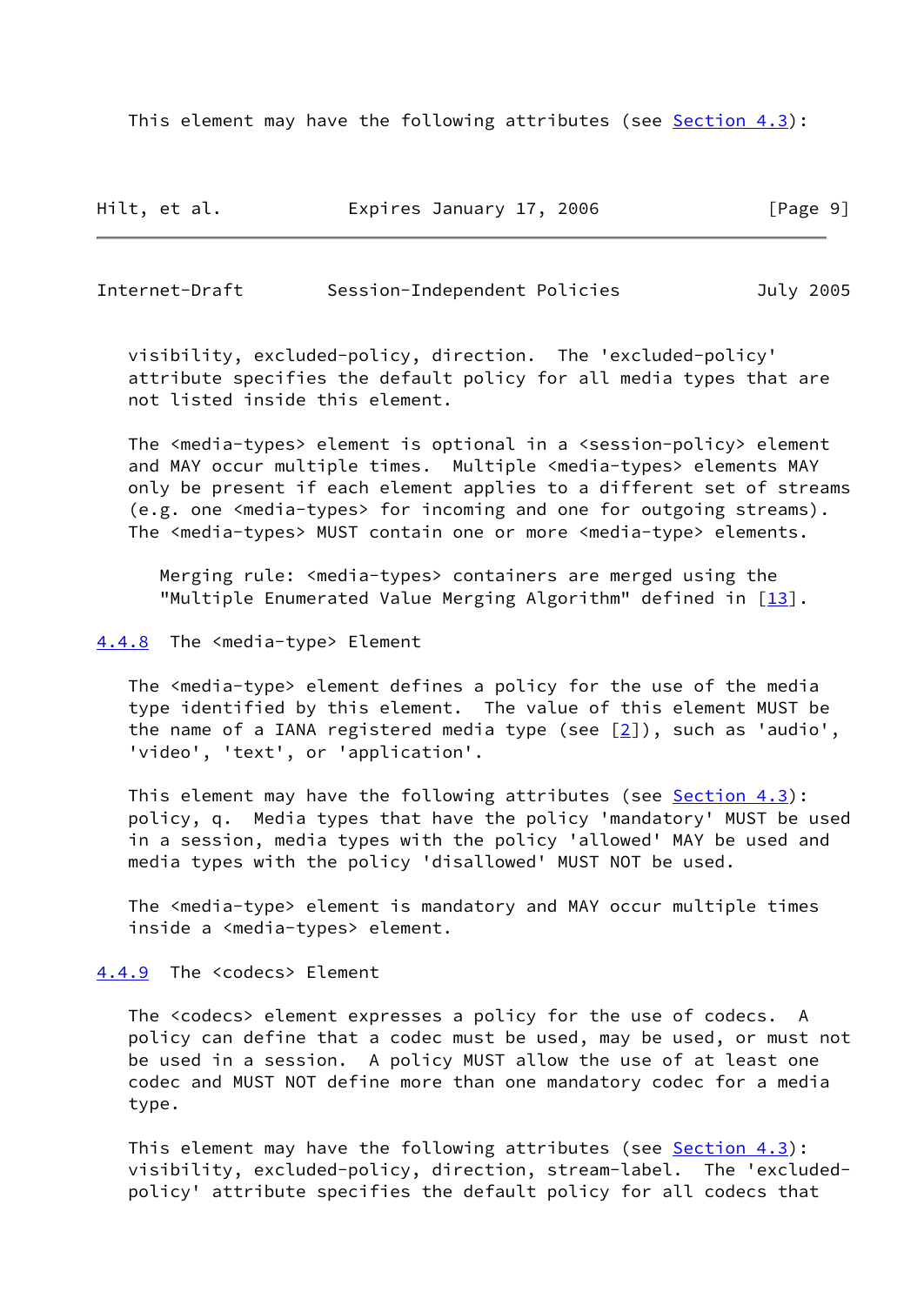are not listed inside this element.

 The <codecs> element is optional in a <session-policy> element and MAY occur multiple times. Multiple <codecs> elements MAY only be present if each element applies to a different set of streams (e.g. one <codecs> for incoming and one for outgoing streams). The <codecs> element MUST contain one or more <codec> elements.

| Hilt, et al.<br>Expires January 17, 2006 | [Page 10] |
|------------------------------------------|-----------|
|------------------------------------------|-----------|

<span id="page-11-1"></span>Internet-Draft Session-Independent Policies July 2005

 Merging rule: <codecs> containers are merged using the "Multiple Enumerated Value Merging Algorithm" defined in  $[13]$  $[13]$ .

<span id="page-11-0"></span>[4.4.10](#page-11-0) The <codec> Element

 The <codec> element defines a policy for the use of the codec identified by this element. The value of this element MUST be the name of a registered MIME type for a encoding (see [[2\]](#page-22-6)), such as "PCMA", "G729", or "H263".

This element may have the following attributes (see [Section 4.3\)](#page-6-2): policy, q. Codecs that have the policy 'mandatory' MUST be used in a session, codecs with the policy 'allowed' MAY be used and codecs with the policy 'disallowed' MUST NOT be used.

 The <codec> element is mandatory and MAY occur multiple times inside a <codecs> element.

<span id="page-11-2"></span>[4.4.11](#page-11-2) The <media-intermediary> Element

The <media-intermediary> element expresses a policy for routing a media stream through a media intermediary. The purpose of the <media-intermediary> element is to tell the UA to send the media for a particular stream through an IP address and port on an intermediary. Instead of merely sending the media there, the UA can instead specify a source route, which touches that intermediary, but also any other intermediaries and then the final recipient. Thus, if there are N hops, including the final recipient, there needs to be a way for the media stream to specify N destinations. The way these N destinations should be identified when sending the media stream is expressed using the <int-lroute> element.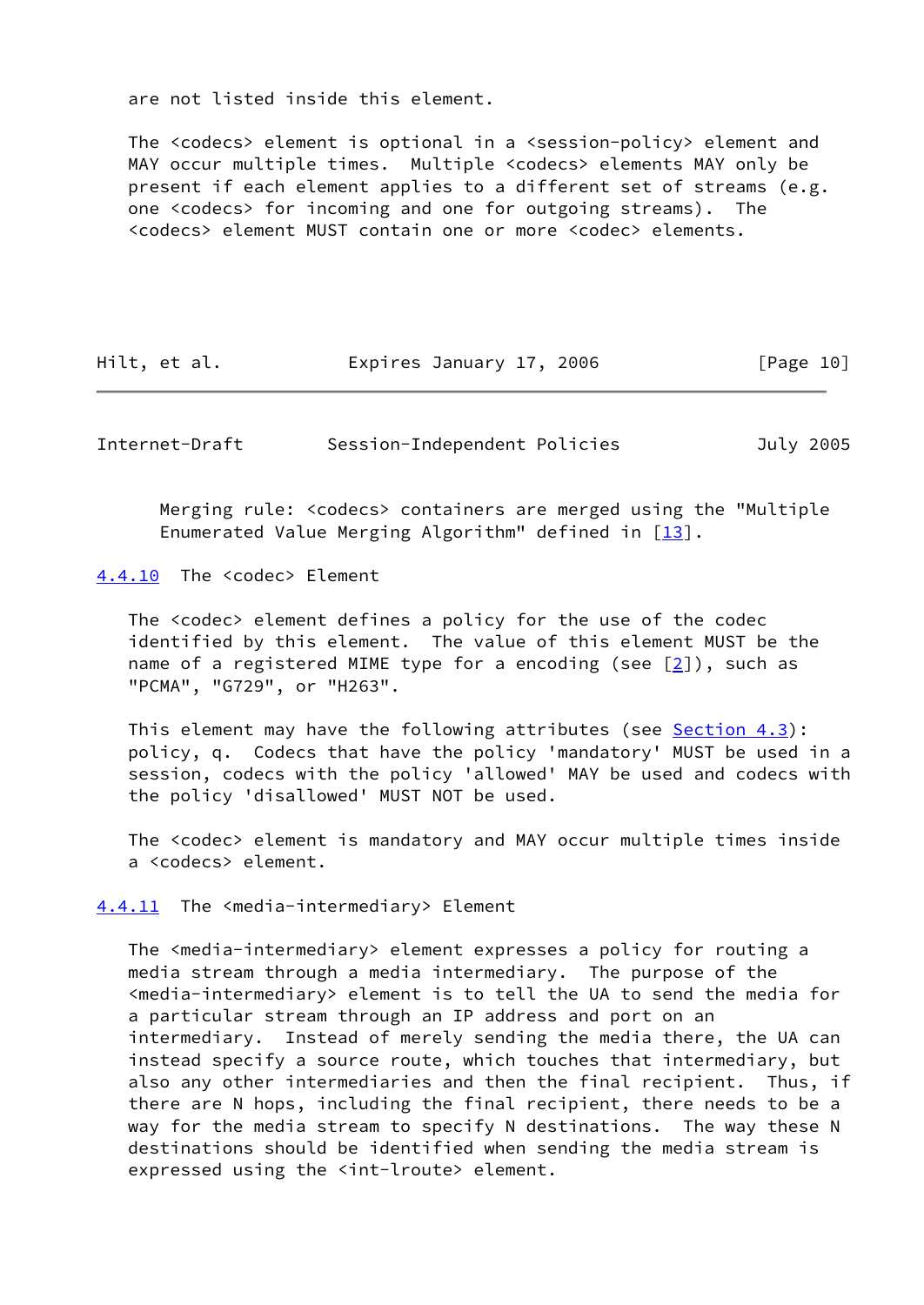This element may have the following attributes (see Section  $4.3$ ): visibility, policy, direction, stream-label.

 The <media-intermediary> element is optional in a <session-policy> element and MAY occur multiple times. The order of <media intermediary> element instances is significant. It defines the order in which the media intermediaries must be traversed. The UA sends the media stream to the intermediary listed first, then to the intermediary listed next and so on. The <media-intermediary> element MUST contain one <int-uri> and one <int-lroute> element.

 Merging rule: the intermediaries defined in all policies are traversed. In general, local intermediaries should be traversed before remote intermediaries. During the merging process, <media intermediary> element values from different servers are ordered using the "Closest Value First Merging Algorithm" [\[13\]](#page-23-4). The

| Hilt, et al. | Expires January 17, 2006 |  | [Page 11] |
|--------------|--------------------------|--|-----------|
|--------------|--------------------------|--|-----------|

<span id="page-12-1"></span>

| Internet-Draft | Session-Independent Policies |  |  | July 2005 |
|----------------|------------------------------|--|--|-----------|
|----------------|------------------------------|--|--|-----------|

intermediaries should be traversed in this order.

<span id="page-12-0"></span>[4.4.12](#page-12-0) The <int-uri> Element

The <int-uri> element contains a URI that identifies the IP address and port number of a media intermediary. The UA uses this URI to send its media streams to the intermediary. If a protocol uses multiple subsequent ports (e.g. RTP), the lowest port number SHOULD be included in the URI. All additional port numbers SHOULD be identified in <int-addl-port> elements.

The <int-uri> element occurs exactly once inside a <mediaintermediary> element.

<span id="page-12-2"></span>[4.4.13](#page-12-2) The <int-addl-port> Element

 If a protocol uses multiple subsequent ports (e.g. RTP), the lowest port number SHOULD be included in the <int-uri> element. All additional port numbers SHOULD be identified in <int-addl-port> elements.

 The <int-addl-port> element is optional and MAY occur multiple times inside a <media-intermediary> element.

<span id="page-12-3"></span>[4.4.14](#page-12-3) The <int-lroute> Element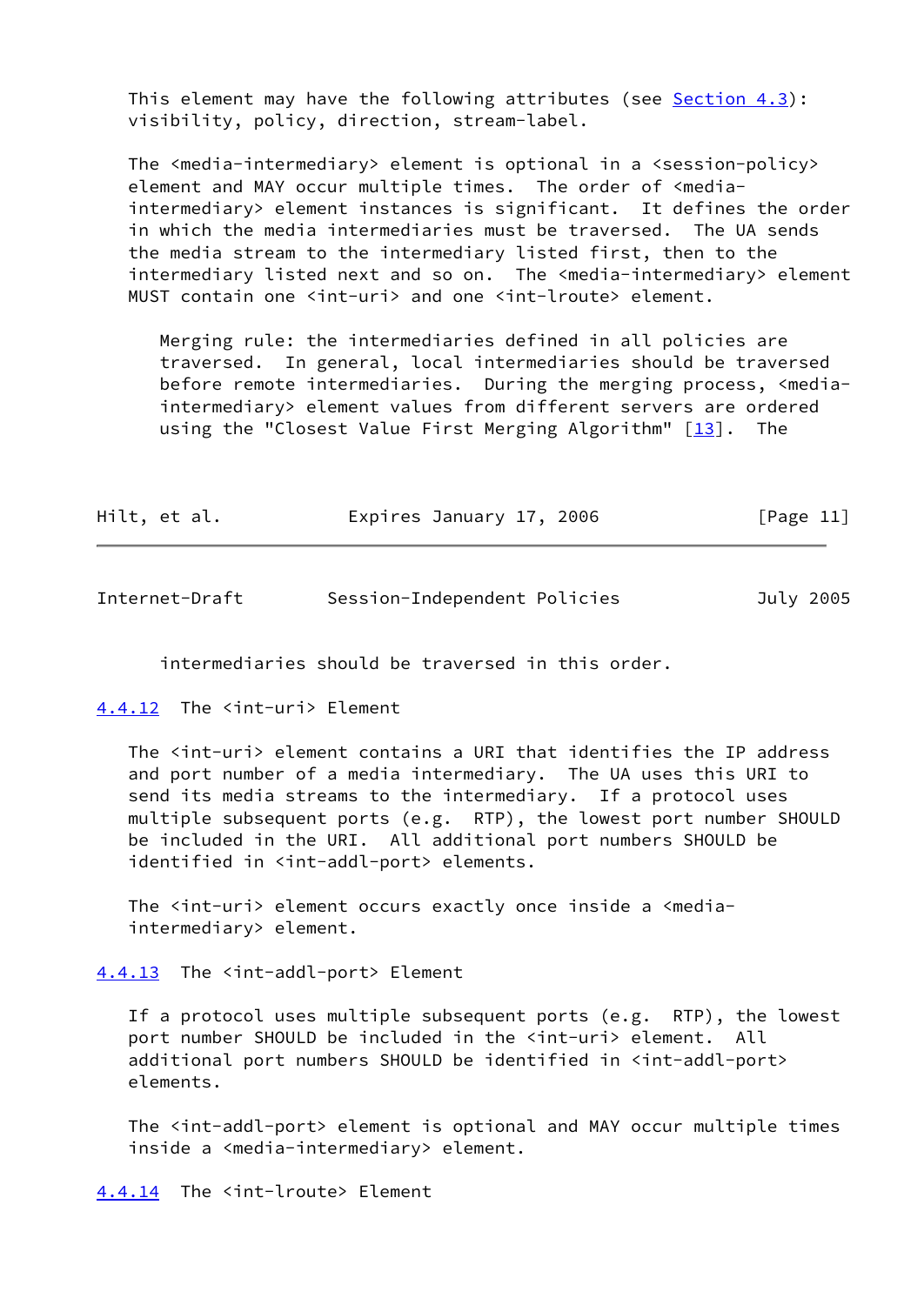The <int-lroute> element identifies the loose source routing protocol to be used with this intermediary. The value of this element can be one of the following:

- o ip-in-ip: IP-in-IP tunneling is used to specify the hops of media traversal. The ultimate destination is specified in the destination IP address of the innermost packet. Each subsequent hop results in another encapsulation, with the destination of that hop in the destination IP address of the packet.
- o ip-loose: IP provides a loose routing mechanism that allows the sender of an IP datagram to specify a set of IP addresses that are to be visited on the way before reaching the final destination.
- o turn: TURN provides a mechanism for inserting a media relay into the path. Although the main purpose of TURN is NAT traversal, it is possible for a TURN relay to perform other media intermediary functionalities. The user agent establishes a binding on the TURN server and uses this binding to transmit and receive media.
- o media-specific: media protocols can provide their own loose routing mechanism. If that is the case, the loose routing mechanism of that protocol is used. As an example, SIP provides its own loose routing mechanisms with the Route header. It can be used to direct an instant message using the SIP MESSAGE method

| Hilt, et al. | Expires January 17, 2006 |  | [Page 12] |  |
|--------------|--------------------------|--|-----------|--|
|              |                          |  |           |  |

<span id="page-13-1"></span>

| Internet-Draft | Session-Independent Policies | July 2005 |
|----------------|------------------------------|-----------|
|----------------|------------------------------|-----------|

through a set of intermediaries.

 o none: if there is no loose-routing mechanism available, the media is just sent to the first media intermediary listed in the header. Note that this requires the intermediary to know where to forward the packets to. Such a route must be set up in the intermediary through other means. For example, with session-specific policies, the policy server can extract the destination address from the session description.

The <int-lroute> element occurs exactly once inside a <mediaintermediary> element.

<span id="page-13-0"></span>[4.4.15](#page-13-0) The <max-bandwidth> Element

 The <max-bandwidth> element contains the maximum bandwidth in kilobits per second an entity can use for its media streams.

This element may have the following attributes (see  $Section 4.3$ ):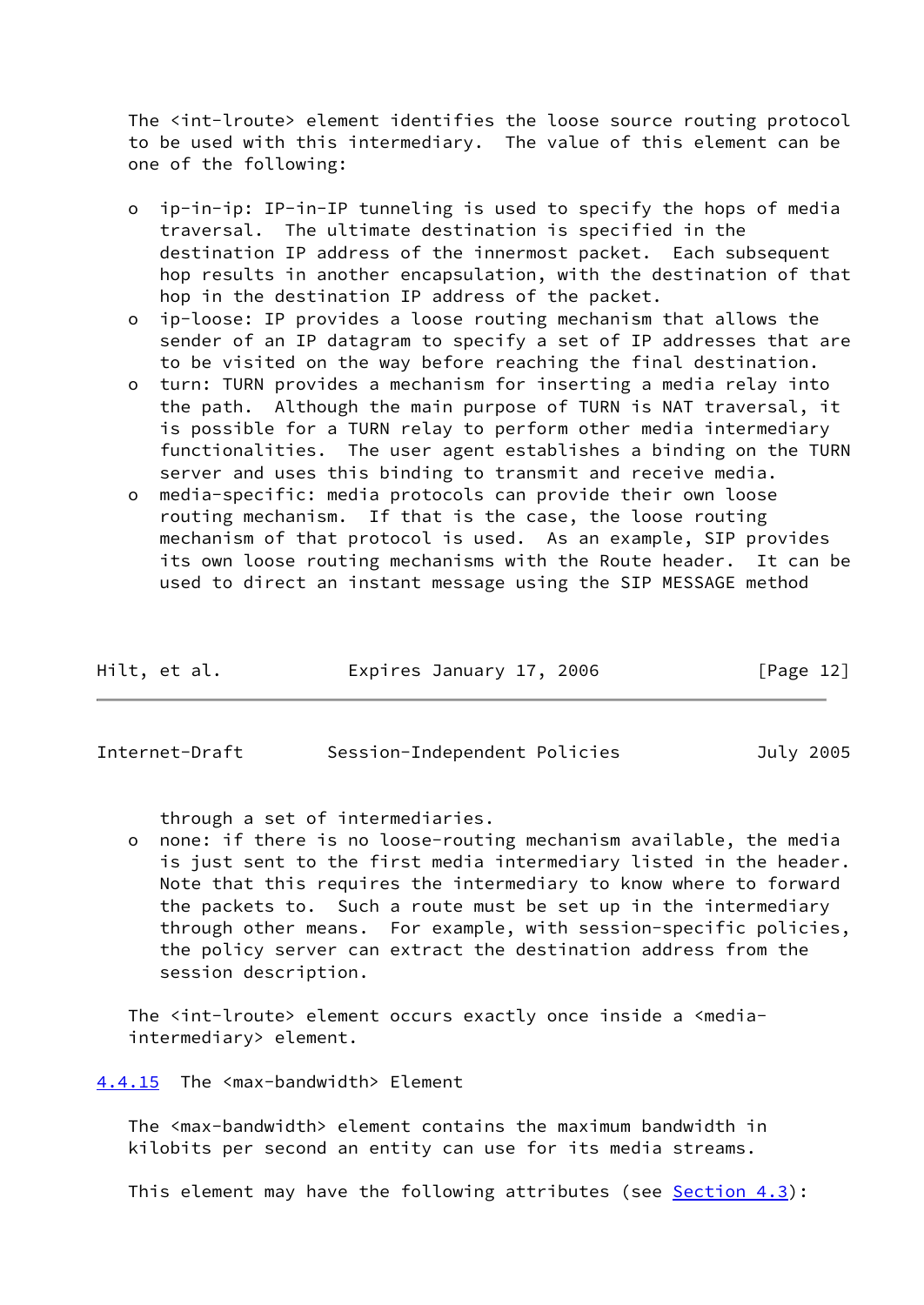visibility, policy, direction, media-type.

 The <max-bandwidth> element is optional and MAY occur multiple times inside a <session-policy> element. If it occurs multiple times, each instance MUST apply to different media streams (i.e. one <max bandwidth> element for outgoing and one for incoming streams).

Merging rule: the lowest max-bandwidth value is used.

<span id="page-14-0"></span>[4.4.16](#page-14-0) The <qos-dscp> Element

 The <qos-dscp> element contains an Differentiated Services Codepoint (DSCP) [\[10](#page-23-9)] that should be used to populate the IP DS field of media packets. The <qos-dscp> contains an integer value that represents a 6 bit field and therefore ranges from 0 to 63.

 This element may have the following attributes (see [Section 4.3\)](#page-6-2): visibility, policy, direction, stream-label, media-type.

 The <qos-dscp> element is optional and MAY occur multiple times inside a <session-policy> element. If it occurs multiple times, each instance MUST apply to a different media stream (i.e. one <qos-dscp> element for audio and one for video streams).

 Merging rule: the domain that is first traversed by the media stream has precedence and its DSCP value is used. During the merging process, <qos-dscp> element values from different servers are ordered using the "Closest Value First Merging Algorithm" [[13\]](#page-23-4). The DSCP value from the closest server is used.

| Hilt, et al. | Expires January 17, 2006 | [Page 13] |
|--------------|--------------------------|-----------|
|--------------|--------------------------|-----------|

<span id="page-14-2"></span>Internet-Draft Session-Independent Policies July 2005

<span id="page-14-1"></span>[4.4.17](#page-14-1) Other Elements

 A number of additional elements have been proposed for a policy language. These elements are deemed to be outside the scope of a basic media policy format. However, they may be defined in extensions of BMPF or other profile data sets.

o maximum number of streams

o maximum number of sessions

o maximum number of streams per session

o maximum bandwidth per session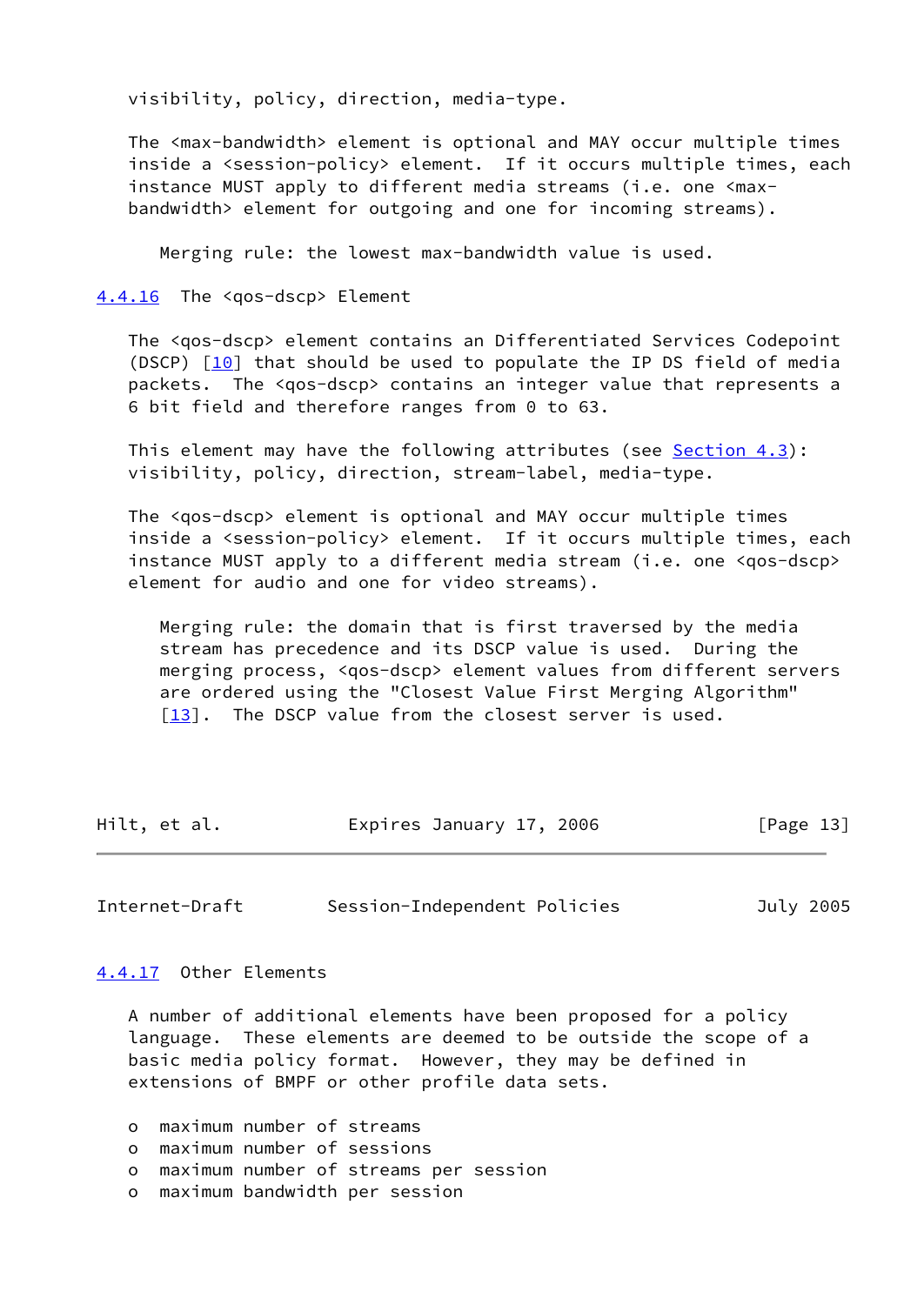- o maximum bandwidth per stream
- o external address and port
- o media transport protocol
- o outbound proxy
- o SIP methods
- o SIP option tags
- o SIP transport protocol
- o body disposition
- o body format
- o body encryption

## <span id="page-15-0"></span>[4.5](#page-15-0) Example

 The following example describes a policy that requires the use of audio, allows the use of video and prohibits the use of other media types. It allows the use of any codec except G.723 and G.729. The policy also inserts a media intermediary into outgoing media streams.

Hilt, et al. **Expires January 17, 2006** [Page 14]

<span id="page-15-1"></span>Internet-Draft Session-Independent Policies July 2005

```
 <property-set>
   <session-policy>
     <context>
       <domain>example.com</domain>
```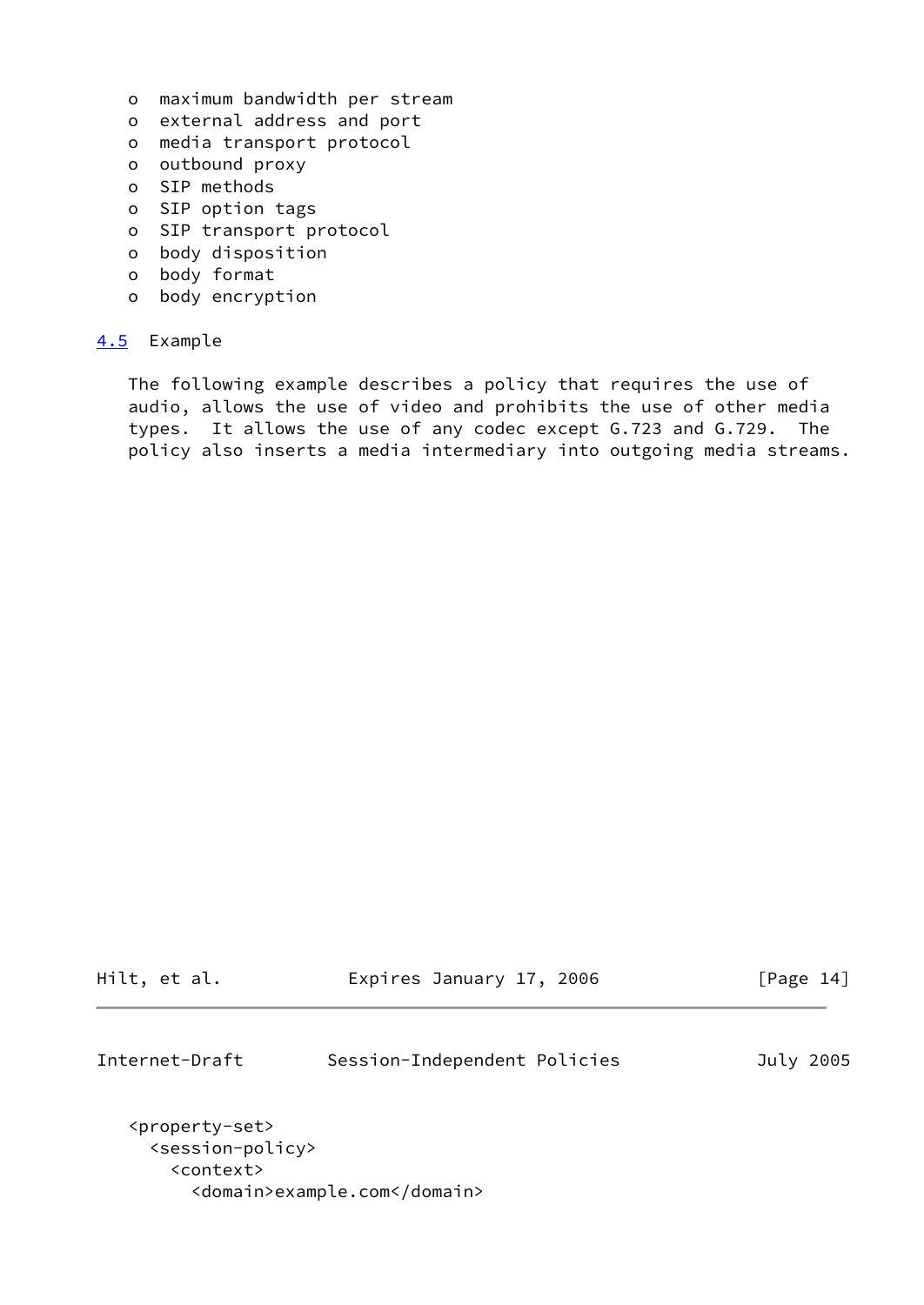```
 <contact>sip:policy_manager@example.com</contact>
       <info>Access network policies</info>
     </context>
     <media-types excluded-policy="disallow">
       <media-type policy="mandatory">audio</media-type>
       <media-type policy="allow">video</media-type>
     </media-types>
     <codecs excluded-policy="allow">
       <codec policy="disallow">G729</codec>
       <codec policy="disallow">G723</codec>
     </codecs>
     <media-intermediary direction="sendonly" policy="mandatory">
       <int-uri>192.0.2.0:6000</int-uri>
       <int-addl-port>6001</int-addl-port>
       <int-lroute>ip-in-ip</int-lroute>
     </media-intermediary>
   </session-policy>
 </property-set>
```
<span id="page-16-0"></span>[4.6](#page-16-0) Schema Definition

```
 <?xml version="1.0" encoding="UTF-8"?>
 <xs:schema targetNamespace="urn:ietf:params:xml:ns:mediadataset"
       xmlns:tns="urn:ietf:params:xml:ns:mediadataset"
       xmlns:xs="http://www.w3.org/2001/XMLSchema"
       xmlns:spds="http://sipfoundry.org/schema/profile-data-sets-00">
   <xs:attributeGroup name="single_stream_attributes" >
     <xs:attribute name="stream-label"
                   type="xs:string" use="optional"/>
```

```
 </xs:attributeGroup>
```

```
 <xs:attributeGroup name="media_type_attributes" >
   <xs:attribute name="media-type"
                 type="xs:string" use="optional"/>
 </xs:attributeGroup>
```

```
 <xs:element name="session-policy">
   <xs:complexType>
     <xs:sequence>
```
Hilt, et al. **Expires January 17, 2006** [Page 15]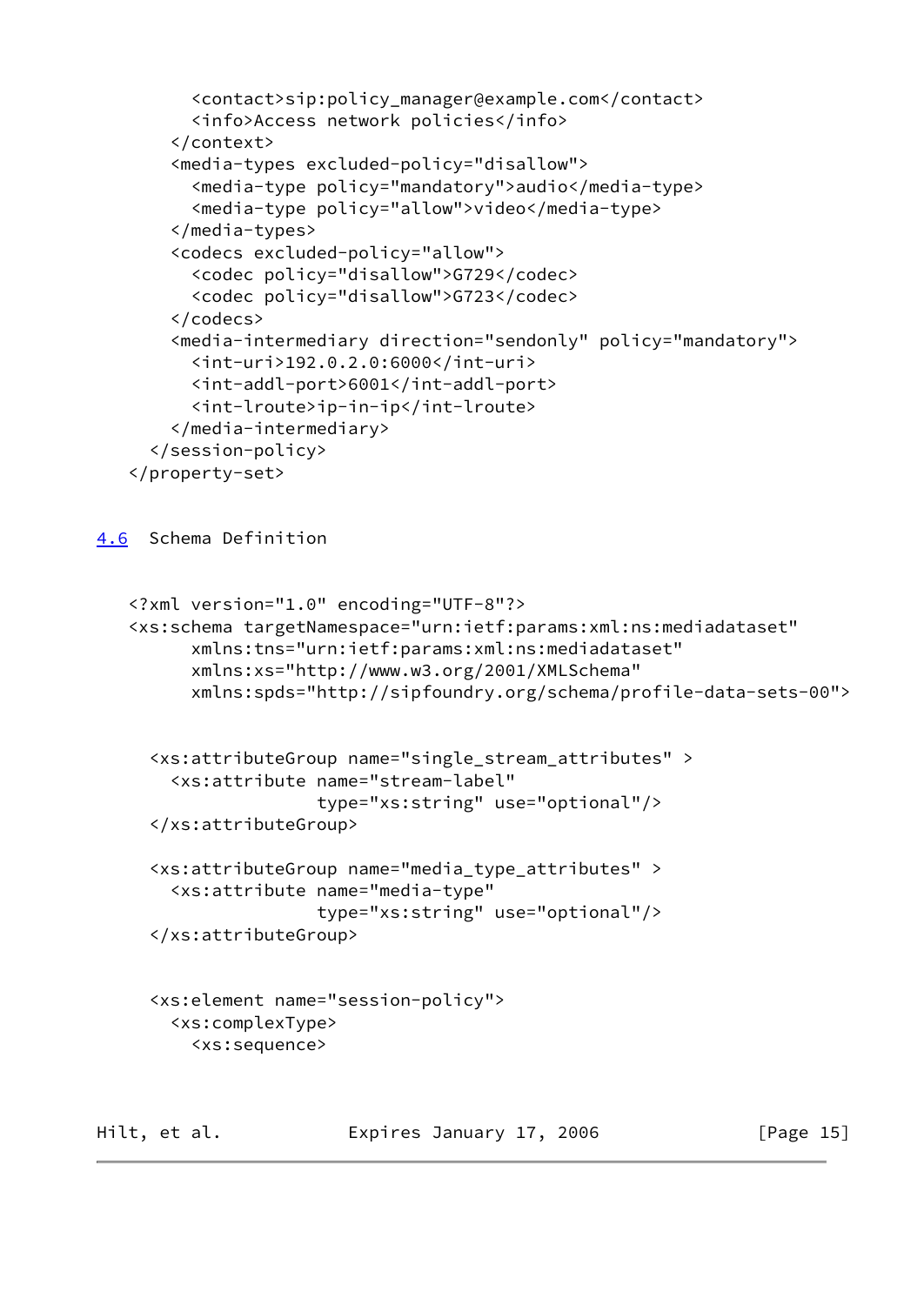```
 <xs:element ref="tns:context"
         minOccurs="0" maxOccurs="1"/>
       <xs:element ref="tns:media-types"
         minOccurs="0" maxOccurs="unbounded"/>
       <xs:element ref="tns:codecs"
         minOccurs="0" maxOccurs="unbounded"/>
       <xs:element ref="tns:media-intermediary"
         minOccurs="0" maxOccurs="unbounded"/>
       <xs:element ref="tns:max-bandwidth"
         minOccurs="0" maxOccurs="unbounded"/>
       <xs:element ref="tns:qos-dscp"
         minOccurs="0" maxOccurs="unbounded"/>
     </xs:sequence>
   </xs:complexType>
 </xs:element>
 <xs:element name="context">
   <xs:complexType>
     <xs:sequence>
       <xs:element ref="tns:dialog-ID"
         minOccurs="0" maxOccurs="1"/>
       <xs:element name="domain" type="xs:anyURI" minOccurs="0"
         maxOccurs="1"/>
       <xs:element name="contact" type="xs:anyURI" minOccurs="0"
         maxOccurs="unbounded"/>
       <xs:element name="info" type="xs:string"
          minOccurs="0" maxOccurs="1"/>
     </xs:sequence>
   </xs:complexType>
 </xs:element>
 <xs:element name="media-types"
             substitutionGroup="spds:setting_container">
   <xs:complexType>
     <xs:sequence>
       <xs:element ref="tns:media-type"
         minOccurs="1" maxOccurs="unbounded"/>
     </xs:sequence>
     <xs:attributeGroup ref="spds:directional_setting_attributes" />
   </xs:complexType>
 </xs:element>
 <xs:element name="codecs"
             substitutionGroup="spds:setting_container">
   <xs:complexType>
     <xs:sequence>
```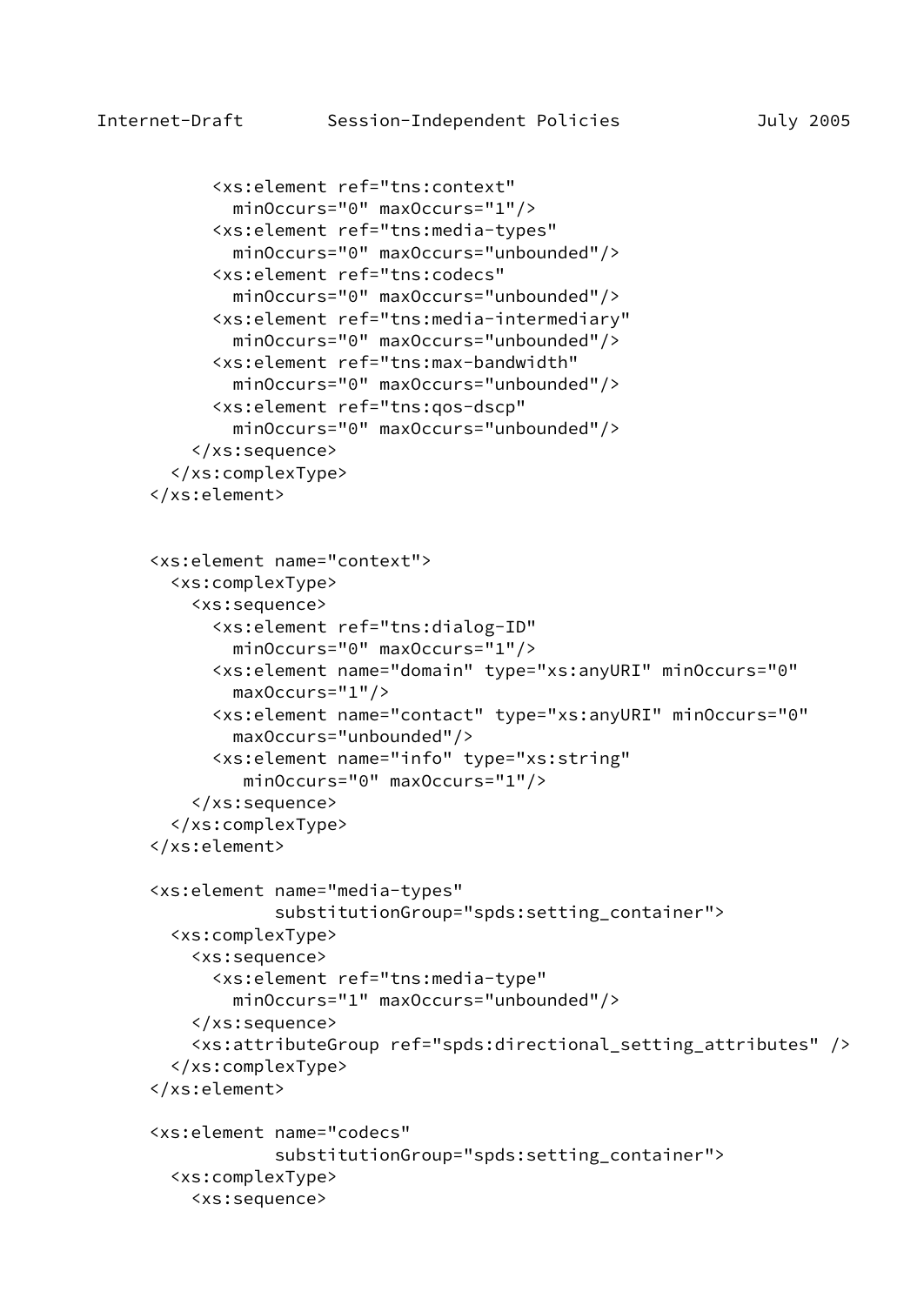```
 <xs:element ref="tns:codec"
```

```
Hilt, et al.                 Expires January 17, 2006               [Page 16]
Internet-Draft Session-Independent Policies July 2005
              minOccurs="1" maxOccurs="unbounded"/>
          </xs:sequence>
          <xs:attributeGroup ref="spds:directional_setting_attributes" />
          <xs:attributeGroup ref="tns:single_stream_attributes" />
        </xs:complexType>
      </xs:element>
      <xs:element name="media-intermediary"
                  substitutionGroup="spds:setting">
        <xs:complexType>
          <xs:sequence>
            <xs:element name="int-uri" type="xs:anyURI"
              minOccurs="1" maxOccurs="1"/>
            <xs:element name="int-addl-port"
              type="xs:positiveInteger"
              minOccurs="0" maxOccurs="unbounded"/>
            <xs:element name="int-lroute" type="tns:int-lroute"
              minOccurs="1" maxOccurs="1"/>
          </xs:sequence>
          <xs:attributeGroup ref="spds:directional_setting_attributes" />
          <xs:attributeGroup ref="tns:single_stream_attributes" />
        </xs:complexType>
      </xs:element>
      <xs:element name="max-bandwidth"
                  substitutionGroup="spds:setting">
        <xs:complexType>
          <xs:simpleContent>
            <xs:extension base="xs:positiveInteger" />
          </xs:simpleContent>
          <xs:attributeGroup ref="spds:directional_setting_attributes" />
          <xs:attributeGroup ref="tns:media_type_attributes" />
        </xs:complexType>
      </xs:element>
      <xs:element name="qos-dscp"
                  substitutionGroup="spds:setting">
        <xs:complexType>
          <xs:simpleContent>
            <xs:restriction base="xs:integer" >
```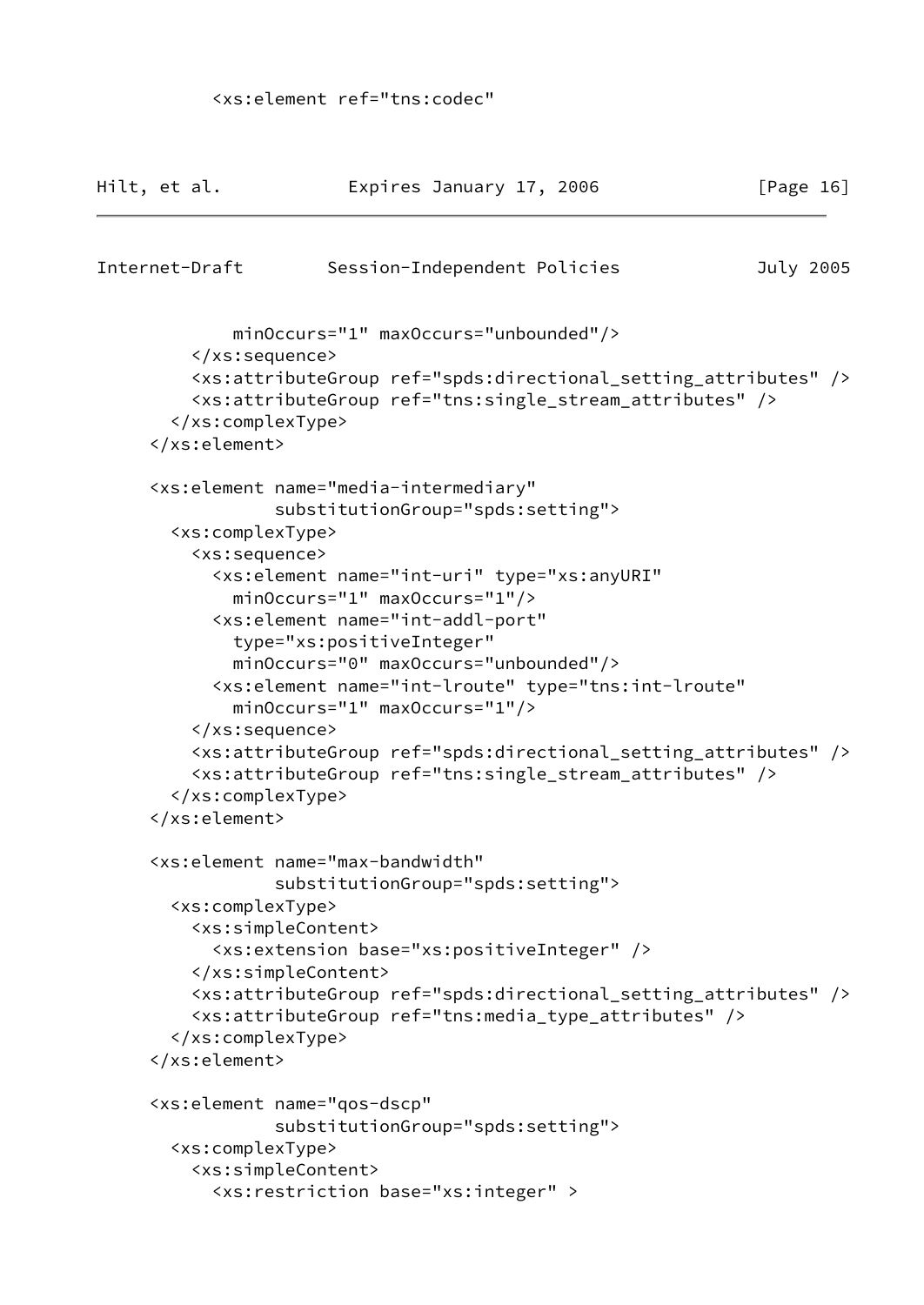```
 <xs:minInclusive value="0" />
       <xs:maxInclusive value="63" />
     </xs:restriction>
   </xs:simpleContent>
   <xs:attributeGroup ref="spds:directional_setting_attributes" />
   <xs:attributeGroup ref="tns:single_stream_attributes" />
   <xs:attributeGroup ref="tns:media_type_attributes" />
 </xs:complexType>
```

```
Hilt, et al. Expires January 17, 2006 [Page 17]
Internet-Draft Session-Independent Policies July 2005
      </xs:element>
      <xs:element name="dialog-ID">
        <xs:complexType>
          <xs:sequence>
            <xs:element name="call-ID" type="xs:string"
              minOccurs="1" maxOccurs="1"/>
            <xs:element name="local-tag" type="xs:string"
              minOccurs="1" maxOccurs="1"/>
            <xs:element name="remote-tag" type="xs:string"
              minOccurs="0" maxOccurs="1"/>
          </xs:sequence>
        </xs:complexType>
      </xs:element>
      <xs:element name="media-type"
                  substitutionGroup="spds:setting">
        <xs:complexType>
          <xs:simpleContent>
            <xs:restriction base="xs:string" />
          </xs:simpleContent>
          <xs:attributeGroup ref="spds:multi_setting_attributes" />
        </xs:complexType>
      </xs:element>
      <xs:element name="codec"
                  substitutionGroup="spds:setting">
        <xs:complexType>
          <xs:simpleContent>
            <xs:restriction base="xs:string" />
          </xs:simpleContent>
          <xs:attributeGroup ref="spds:multi_setting_attributes" />
```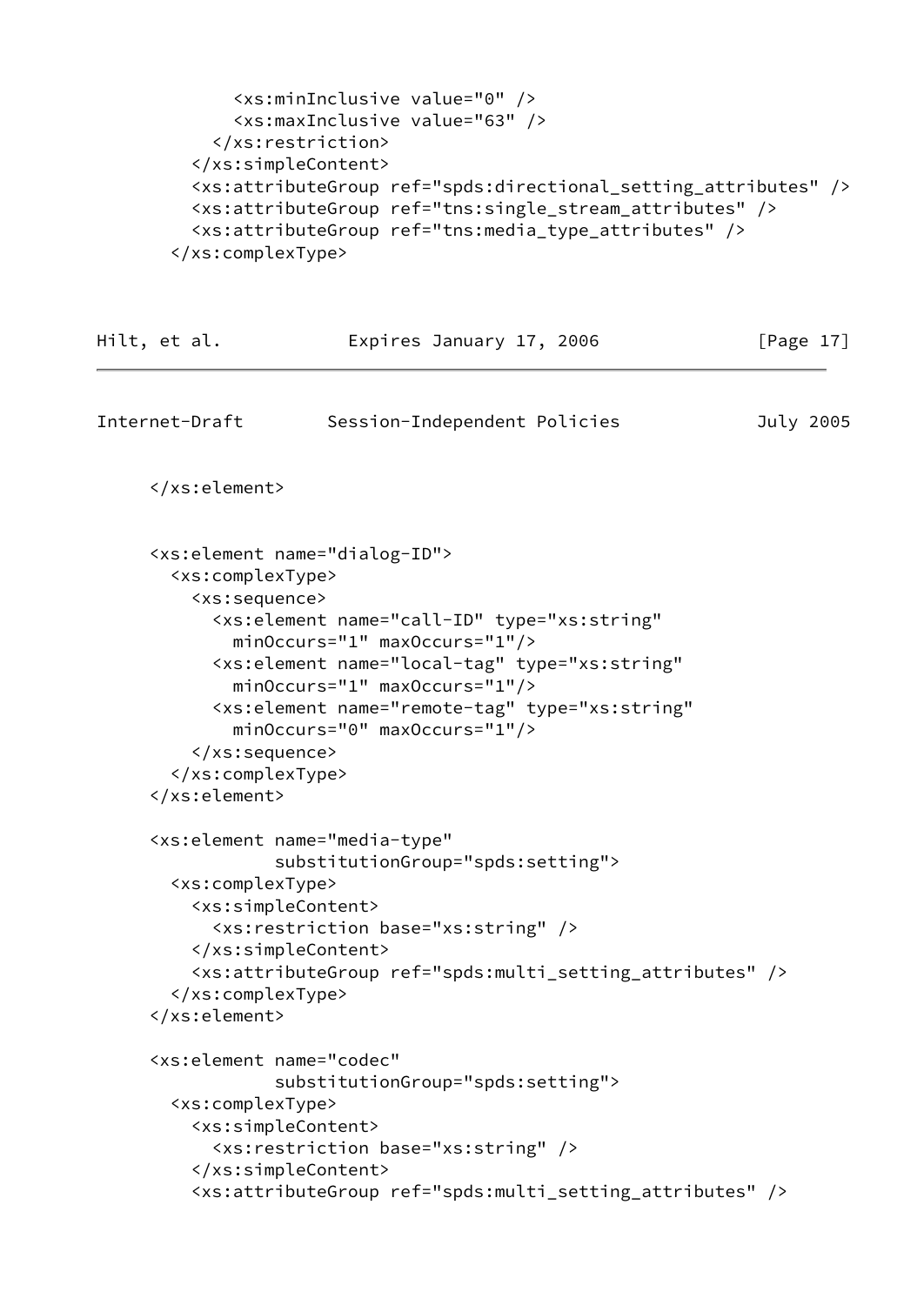```
 </xs:complexType>
 </xs:element>
 <xs:simpleType name="int-lroute">
   <xs:restriction base="xs:string">
     <xs:enumeration value="ip-in-ip"/>
     <xs:enumeration value="ip-loose"/>
     <xs:enumeration value="turn"/>
     <xs:enumeration value="media-specific"/>
     <xs:enumeration value="none"/>
   </xs:restriction>
 </xs:simpleType>
```

```
 </xs:schema>
```

| Hilt, et al. | Expires January 17, 2006 | [Page 18] |
|--------------|--------------------------|-----------|
|              |                          |           |

<span id="page-20-1"></span>

| Internet-Draft | Session-Independent Policies | July 2005 |  |
|----------------|------------------------------|-----------|--|
|                |                              |           |  |

<span id="page-20-0"></span>[5](#page-20-0). Security Considerations

 Session policy information can be sensitive information. The protocol used to distribute it SHOULD ensure privacy, message integrity and authentication. Furthermore, the protocol SHOULD provide access controls which restrict who can see who else's session policy information.

<span id="page-20-2"></span>[6](#page-20-2). IANA Considerations

 This document registers a new MIME type, application/ session-policy+xml, and registers a new XML namespace.

<span id="page-20-3"></span>[6.1](#page-20-3) MIME Registration for application/session-policy+xml

MIME media type name: application

MIME subtype name: session-policy+xml

Mandatory parameters: none

 Optional parameters: Same as charset parameter application/xml as specified in [RFC 3023](https://datatracker.ietf.org/doc/pdf/rfc3023) [[9\]](#page-23-10).

 Encoding considerations: Same as encoding considerations of application/xml as specified in [RFC 3023](https://datatracker.ietf.org/doc/pdf/rfc3023)  $[9]$ .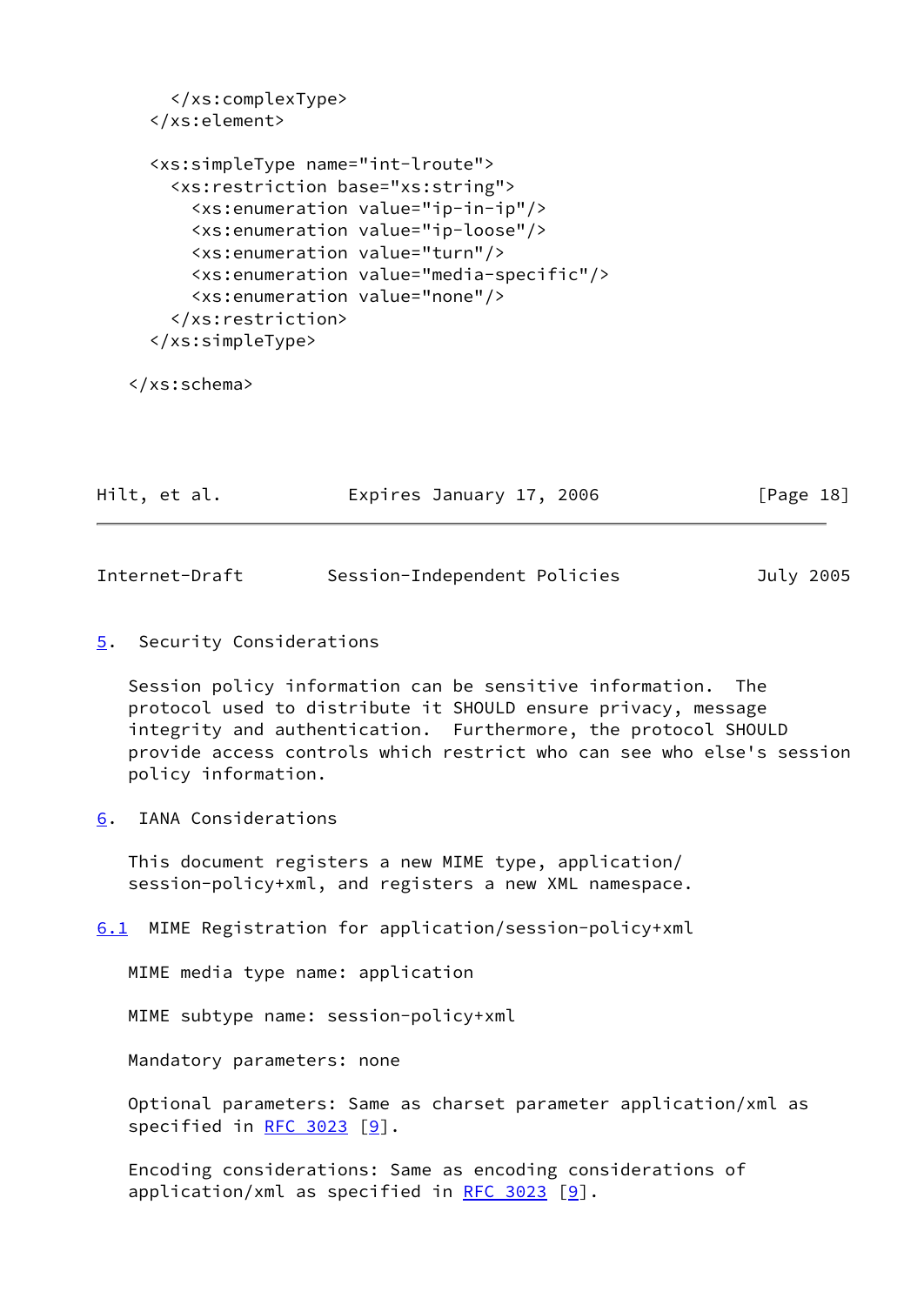Security considerations: See Section [10 of RFC 3023](https://datatracker.ietf.org/doc/pdf/rfc3023#section-10) [\[9](#page-23-10)] and [Section 5](#page-20-0) of this specification.

Interoperability considerations: none.

Published specification: This document.

 Applications which use this media type: This document type has been used to download the session policy of a domain to SIP user agents.

Additional Information:

Magic Number: None

File Extension: .wif or .xml

Macintosh file type code: "TEXT"

 Personal and email address for further information: Volker Hilt, <volkerh@bell-labs.com>

| Hilt, et al. | Expires January 17, 2006 | [Page 19] |
|--------------|--------------------------|-----------|
|              |                          |           |

<span id="page-21-0"></span>Internet-Draft Session-Independent Policies July 2005

Intended usage: COMMON

Author/Change controller: The IETF.

<span id="page-21-1"></span>[6.2](#page-21-1) URN Sub-Namespace Registration for urn:ietf:params:xml:ns:mediadataset

 This section registers a new XML namespace, as per the guidelines in  $[5]$  $[5]$ 

 URI: The URI for this namespace is urn:ietf:params:xml:ns:mediadataset.

 Registrant Contact: IETF, SIPPING working group, <sipping@ietf.org>, Volker Hilt, <volkerh@bell-labs.com>

XML: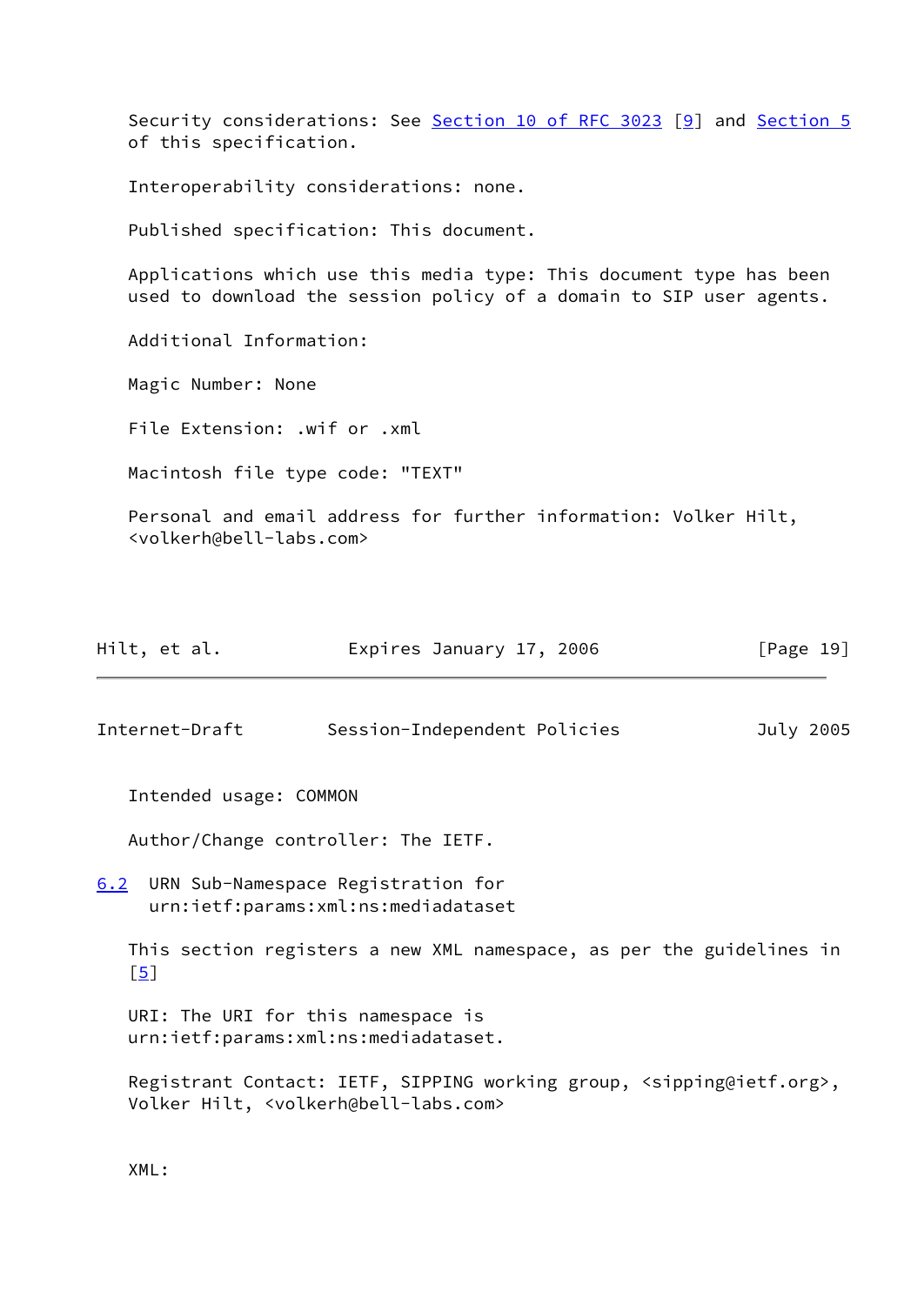```
 BEGIN
 <?xml version="1.0"?>
 <!DOCTYPE html PUBLIC "-//W3C//DTD XHTML Basic 1.0//EN"
           "http://www.w3.org/TR/xhtml-basic/xhtml-basic10.dtd">
 <html xmlns="http://www.w3.org/1999/xhtml">
 <head>
   <meta http-equiv="content-type"
         content="text/html;charset=iso-8859-1"/>
   <title>Session Policy Namespace</title>
 </head>
 <body>
   <h1>Namespace for Session Policy Information</h1>
   <h2>urn:ietf:params:xml:ns:mediadataset</h2>
   <p>See <a href="[[[URL of published RFC]]]">RFCXXXX</a>.</p>
 </body>
 </html>
 END
```
- <span id="page-22-0"></span>[7](#page-22-0). References
- <span id="page-22-6"></span><span id="page-22-2"></span><span id="page-22-1"></span>[7.1](#page-22-1) Normative References
	- [1] Bradner, S., "Key words for use in RFCs to Indicate Requirement Levels", [BCP 14](https://datatracker.ietf.org/doc/pdf/bcp14), [RFC 2119,](https://datatracker.ietf.org/doc/pdf/rfc2119) March 1997.
	- [2] Handley, M., "SDP: Session Description Protocol", [draft-ietf-mmusic-sdp-new-24](https://datatracker.ietf.org/doc/pdf/draft-ietf-mmusic-sdp-new-24) (work in progress), February 2005.

| Hilt, et al. | Expires January 17, 2006 | [Page 20] |
|--------------|--------------------------|-----------|
|--------------|--------------------------|-----------|

Internet-Draft Session-Independent Policies July 2005

- <span id="page-22-3"></span> [3] Hilt, V., Rosenberg, J., and G. Camarillo, "Media Type Extension Negotiation in the Session Initiation Protocol (SIP) Accept Header Field", [draft-hilt-sip-ext-neg-00](https://datatracker.ietf.org/doc/pdf/draft-hilt-sip-ext-neg-00) (work in progress), January 2005.
- <span id="page-22-4"></span> [4] Hollander, D., Bray, T., and A. Layman, "Namespaces in XML", W3C REC REC-xml-names-19990114, January 1999.
- <span id="page-22-5"></span> [5] Mealling, M., "The IETF XML Registry", [draft-mealling-iana-xmlns-registry-05](https://datatracker.ietf.org/doc/pdf/draft-mealling-iana-xmlns-registry-05) (work in progress), June 2003.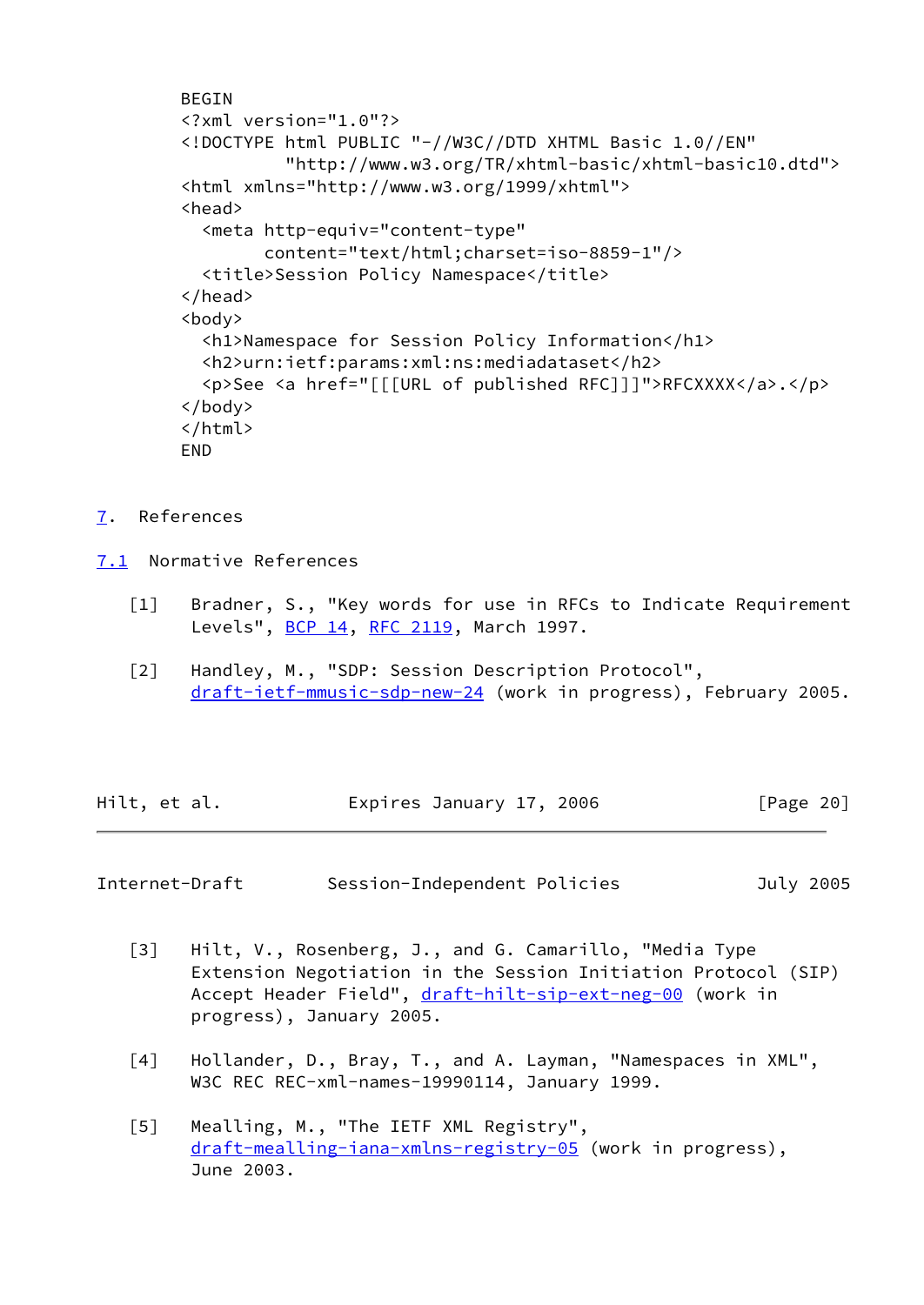- <span id="page-23-8"></span> [6] Levin, O. and G. Camarillo, "The SDP (Session Description Protocol) Label Attribute", [draft-ietf-mmusic-sdp-media-label-01](https://datatracker.ietf.org/doc/pdf/draft-ietf-mmusic-sdp-media-label-01) (work in progress), January 2005.
- <span id="page-23-6"></span>[7] Moats, R., "URN Syntax", [RFC 2141,](https://datatracker.ietf.org/doc/pdf/rfc2141) May 1997.
- <span id="page-23-7"></span>[8] Moats, R., "A URN Namespace for IETF Documents", [RFC 2648,](https://datatracker.ietf.org/doc/pdf/rfc2648) August 1999.
- <span id="page-23-10"></span> [9] Murata, M., St. Laurent, S., and D. Kohn, "XML Media Types", [RFC 3023](https://datatracker.ietf.org/doc/pdf/rfc3023), January 2001.
- <span id="page-23-9"></span> [10] Nichols, K., Blake, S., Baker, F., and D. Black, "Definition of the Differentiated Services Field (DS Field) in the IPv4 and IPv6 Headers", [RFC 2474](https://datatracker.ietf.org/doc/pdf/rfc2474), December 1998.
- [11] Perkins, C., "IP Encapsulation within IP", [RFC 2003](https://datatracker.ietf.org/doc/pdf/rfc2003), October 1996.
- <span id="page-23-5"></span>[12] Petrie, D., "A Framework for Session Initiation Protocol User Agent Profile Delivery", [draft-ietf-sipping-config-framework-06](https://datatracker.ietf.org/doc/pdf/draft-ietf-sipping-config-framework-06) (work in progress), February 2005.
- <span id="page-23-4"></span>[13] Petrie, D., Lawrence, S., Dolly, M., and V. Hilt, "A Schema and Guidelines for Defining Session Initiation Protocol User Agent Profile Data Sets", [draft-petrie-sipping-profile-datasets-02](https://datatracker.ietf.org/doc/pdf/draft-petrie-sipping-profile-datasets-02) (work in progress), April 2005.
- [14] Rosenberg, J., "Traversal Using Relay NAT (TURN)", [draft-rosenberg-midcom-turn-07](https://datatracker.ietf.org/doc/pdf/draft-rosenberg-midcom-turn-07) (work in progress), February 2005.
- <span id="page-23-2"></span> [15] Rosenberg, J., Schulzrinne, H., Camarillo, G., Johnston, A., Peterson, J., Sparks, R., Handley, M., and E. Schooler, "SIP: Session Initiation Protocol", [RFC 3261,](https://datatracker.ietf.org/doc/pdf/rfc3261) June 2002.

| Hilt, et al. | Expires January 17, 2006 | [Page 21] |
|--------------|--------------------------|-----------|
|--------------|--------------------------|-----------|

<span id="page-23-0"></span>Internet-Draft Session-Independent Policies July 2005

<span id="page-23-3"></span> [16] Yergeau, F., Paoli, J., Sperberg-McQueen, C., Bray, T., and E. Maler, "Extensible Markup Language (XML) 1.0 (Third Edition)", W3C REC REC-xml-20040204, February 2004.

<span id="page-23-1"></span>[7.2](#page-23-1) Informative References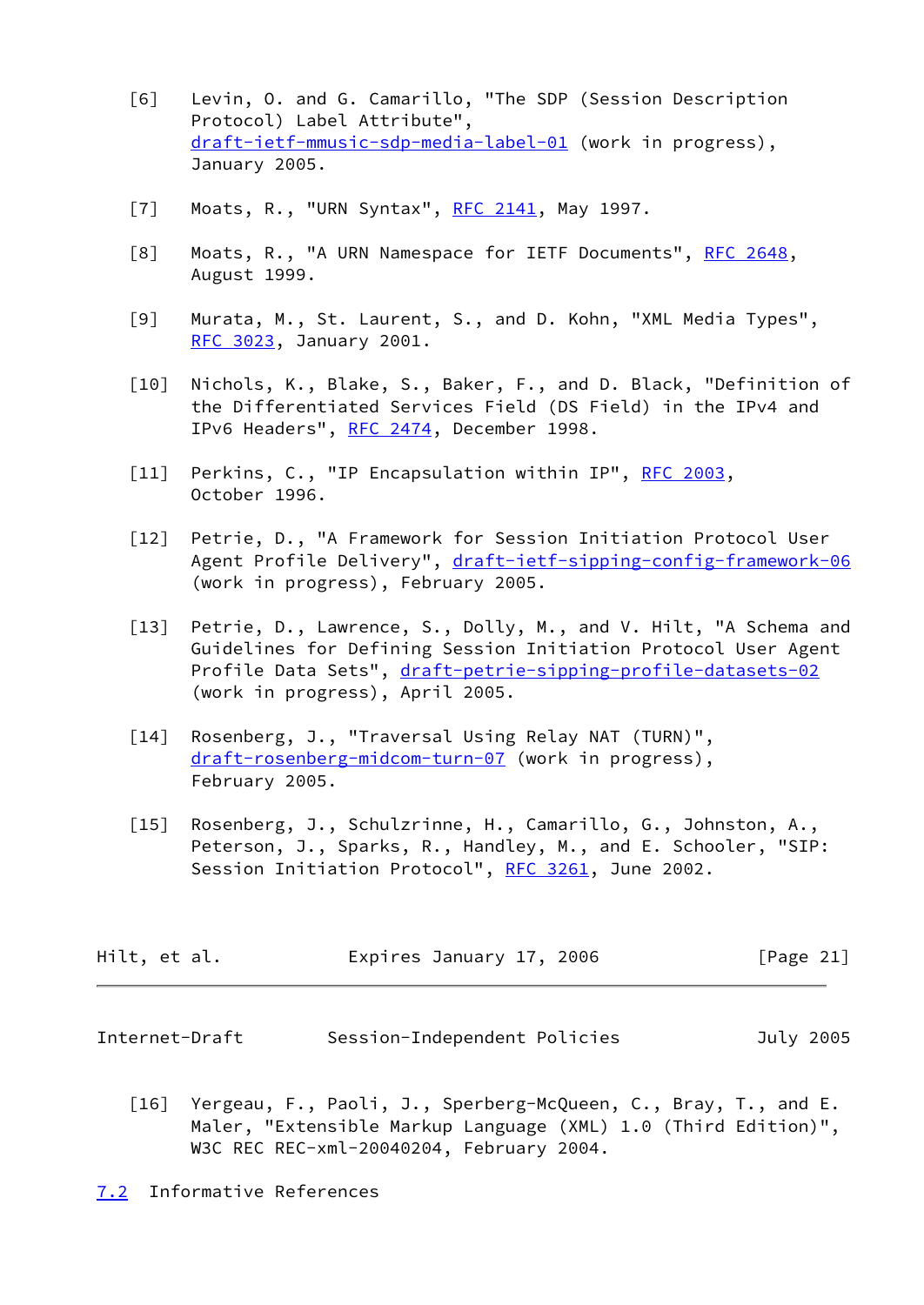- [17] Hilt, V., Camarillo, G., and J. Rosenberg, "A Framework for Session-Specific Session Policies in the Session Initiation Protocol (SIP)", [draft-hilt-sipping-session-spec-policy-01](https://datatracker.ietf.org/doc/pdf/draft-hilt-sipping-session-spec-policy-01) (work in progress), October 2004.
- <span id="page-24-1"></span> [18] Rosenberg, J., "Requirements for Session Policy for the Session Initiation Protocol (SIP)", [draft-ietf-sipping-session-policy-req-02](https://datatracker.ietf.org/doc/pdf/draft-ietf-sipping-session-policy-req-02) (work in progress), July 2004.

Authors' Addresses

 Volker Hilt Bell Labs/Lucent Technologies 101 Crawfords Corner Rd Holmdel, NJ 07733 USA

Email: volkerh@bell-labs.com

 Gonzalo Camarillo Ericsson Hirsalantie 11 Jorvas 02420 Finland

Email: Gonzalo.Camarillo@ericsson.com

 Jonathan Rosenberg Cisco Systems 600 Lanidex Plaza Parsippany, NJ 07054 USA

Email: jdrosen@cisco.com

<span id="page-24-0"></span>[Appendix A.](#page-24-0) Acknowledgements

Many thanks to Allison Mankin, Dan Petrie and Martin Dolly for the

| Hilt, et al. | Expires January 17, 2006 | [Page 22] |
|--------------|--------------------------|-----------|
|              |                          |           |

Internet-Draft Session-Independent Policies July 2005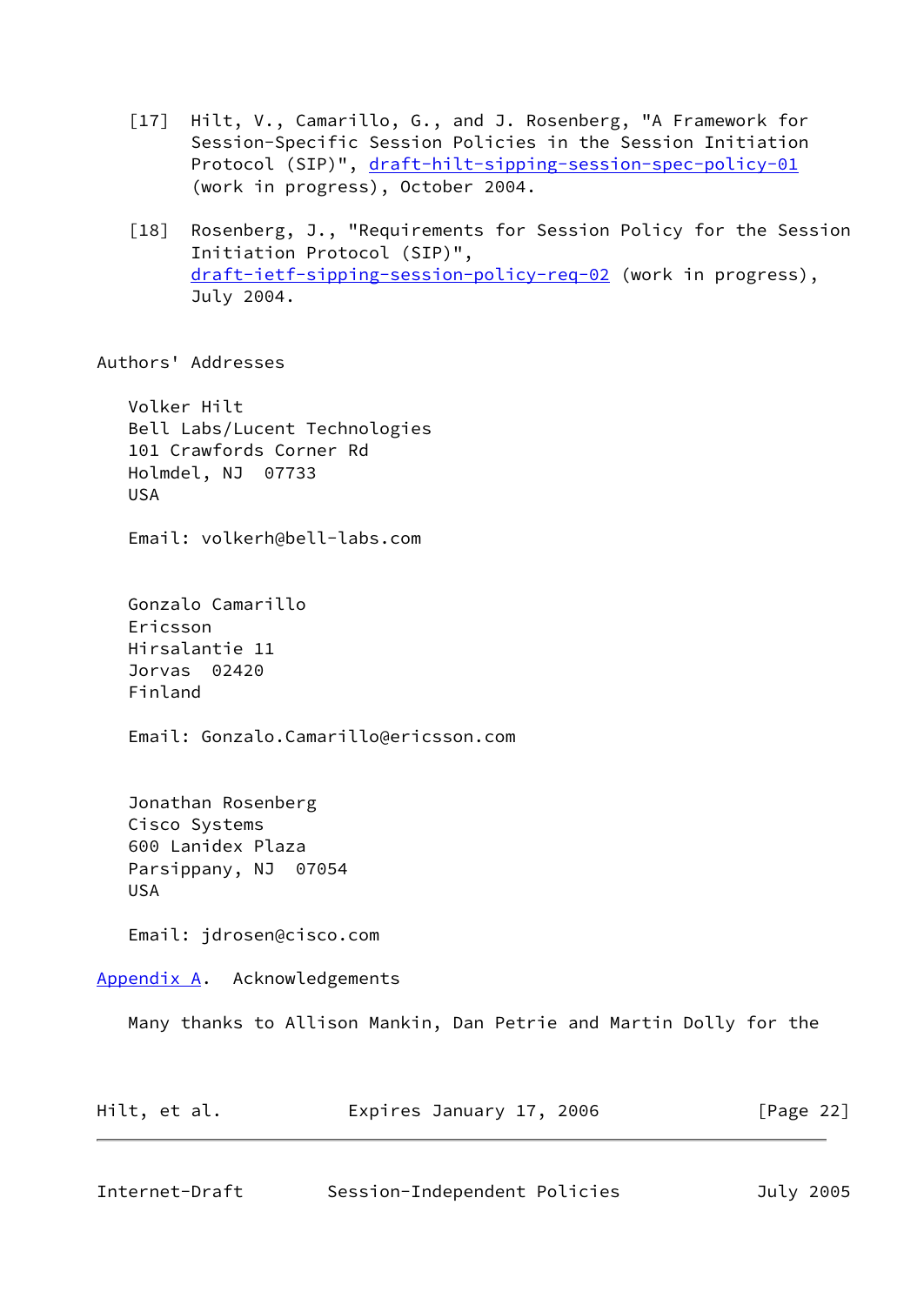great discussions and suggestions. A big thanks also to everyone who contributed by providing feedback on the mailing list and in IETF meetings.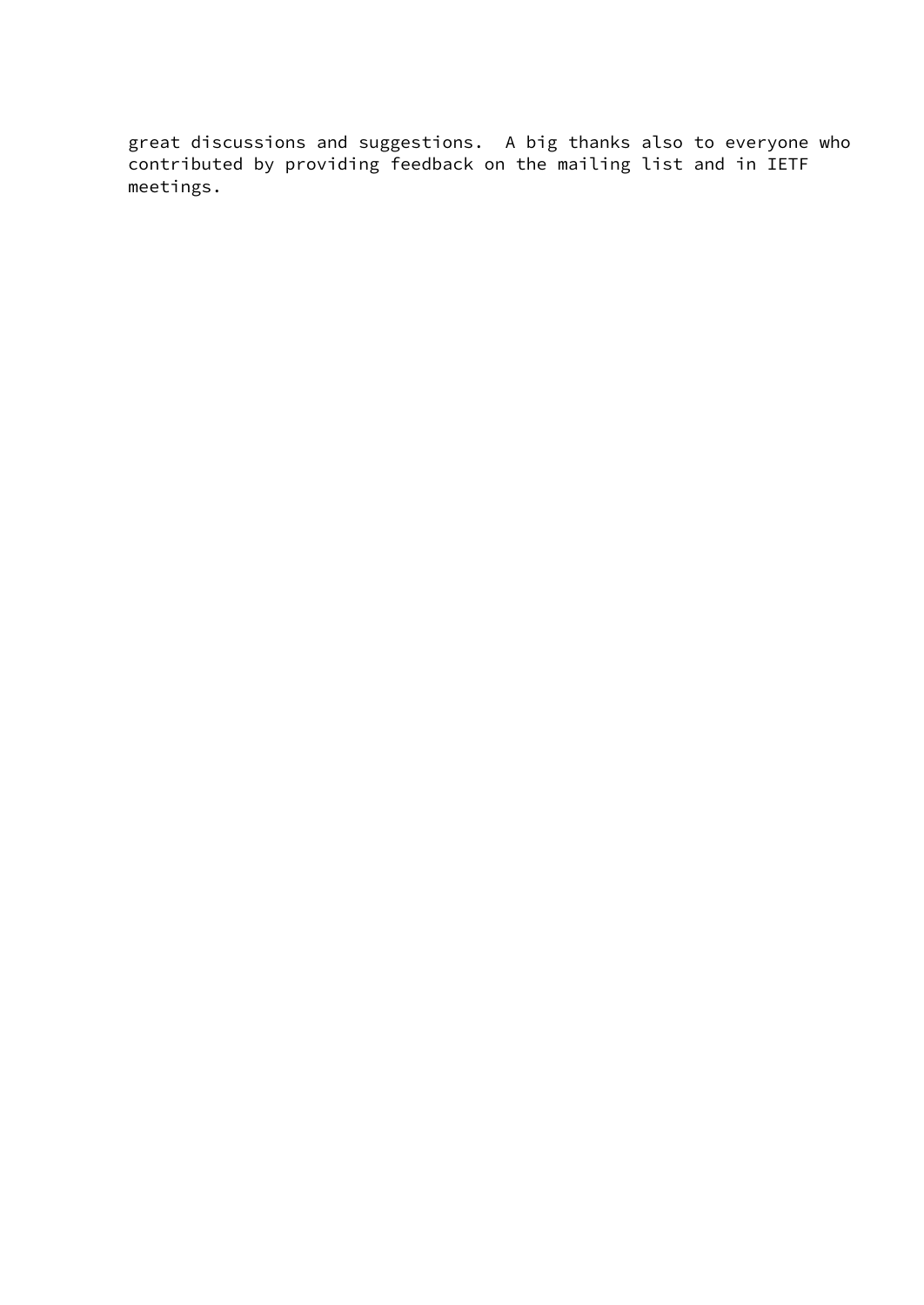<span id="page-26-0"></span>

| Internet-Draft | Session-Independent Policies |  |  | July 2005 |
|----------------|------------------------------|--|--|-----------|
|----------------|------------------------------|--|--|-----------|

Intellectual Property Statement

 The IETF takes no position regarding the validity or scope of any Intellectual Property Rights or other rights that might be claimed to pertain to the implementation or use of the technology described in this document or the extent to which any license under such rights might or might not be available; nor does it represent that it has made any independent effort to identify any such rights. Information on the procedures with respect to rights in RFC documents can be found in [BCP 78](https://datatracker.ietf.org/doc/pdf/bcp78) and [BCP 79](https://datatracker.ietf.org/doc/pdf/bcp79).

 Copies of IPR disclosures made to the IETF Secretariat and any assurances of licenses to be made available, or the result of an attempt made to obtain a general license or permission for the use of such proprietary rights by implementers or users of this specification can be obtained from the IETF on-line IPR repository at <http://www.ietf.org/ipr>.

 The IETF invites any interested party to bring to its attention any copyrights, patents or patent applications, or other proprietary rights that may cover technology that may be required to implement this standard. Please address the information to the IETF at ietf-ipr@ietf.org.

Disclaimer of Validity

 This document and the information contained herein are provided on an "AS IS" basis and THE CONTRIBUTOR, THE ORGANIZATION HE/SHE REPRESENTS OR IS SPONSORED BY (IF ANY), THE INTERNET SOCIETY AND THE INTERNET ENGINEERING TASK FORCE DISCLAIM ALL WARRANTIES, EXPRESS OR IMPLIED, INCLUDING BUT NOT LIMITED TO ANY WARRANTY THAT THE USE OF THE INFORMATION HEREIN WILL NOT INFRINGE ANY RIGHTS OR ANY IMPLIED WARRANTIES OF MERCHANTABILITY OR FITNESS FOR A PARTICULAR PURPOSE.

Copyright Statement

 Copyright (C) The Internet Society (2005). This document is subject to the rights, licenses and restrictions contained in [BCP 78](https://datatracker.ietf.org/doc/pdf/bcp78), and except as set forth therein, the authors retain all their rights.